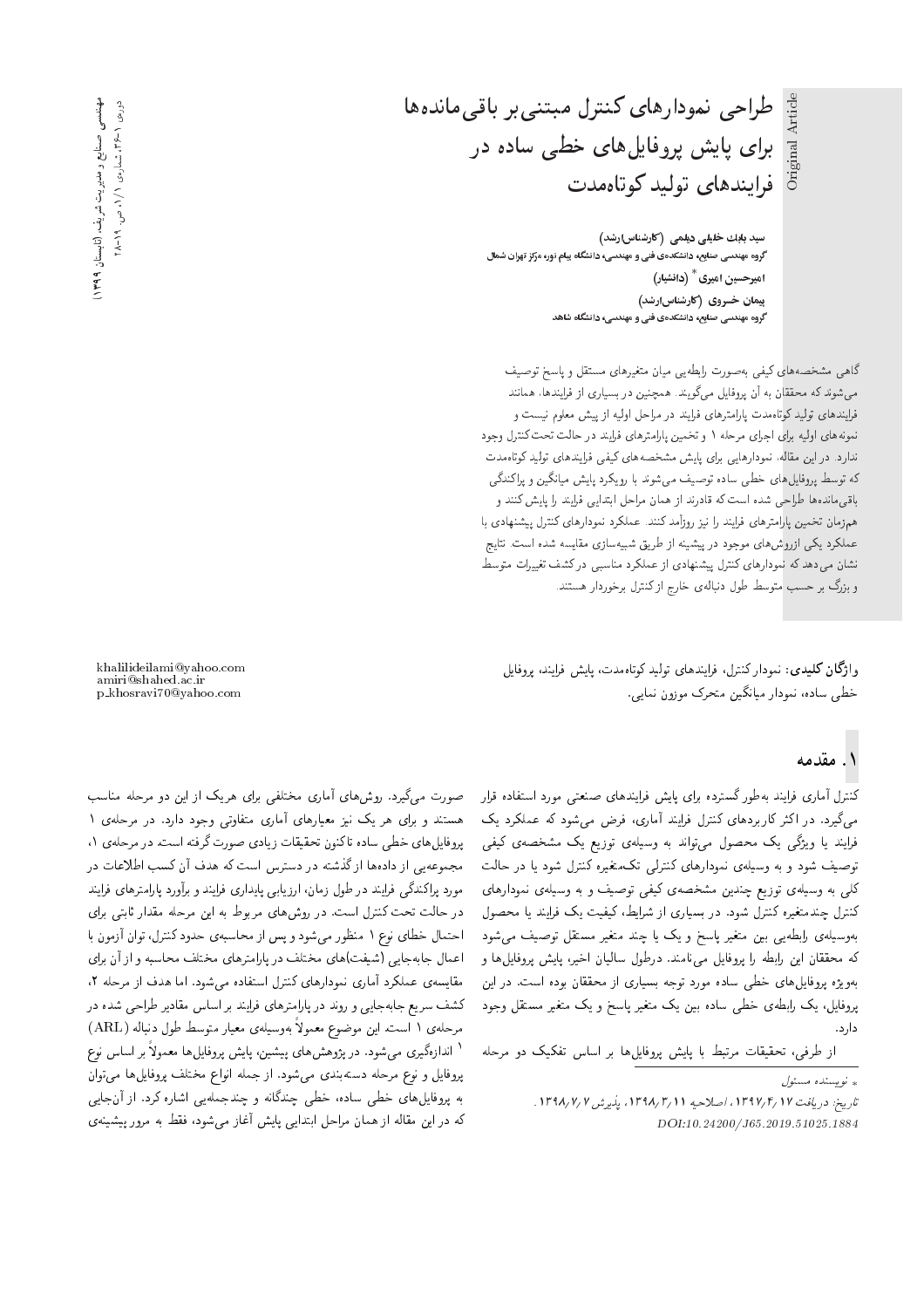يايش يروفايل ها در مرحلهى ٢ پرداخته شده است. در اين راستا روش هاى متفاوتى برای پایش بروفایل های خطی ساده در مرحلهی ۲ پیشنهاد شده است که از جمله می توان به موارد زیر اشاره کرد.

کنگ و آلباین<sup>[۱]</sup> دو نمودار کنترل برای پایش پروفایل خطی ساده پیشنهاد دادند. کیم و همکاران<sup>۲۱</sup> سه نمودار EWMA <sup>۲</sup> را برای پایش پارامترهای پروفایل<br>مقامت خطی ساده توسعه دادند. سقایی و همکاران<sup>[۲]</sup> با استفاده ازنمودار CUSUM <sup>۲</sup><br>مقابل استفاده استفاده استفاده استفاده استفاده از استفاده از استفاده پروفایلهای خطی ساده را مورد پایش قرار دادند. خدمتی و نیاکی<sup>[۶]</sup> با استفاده<br>است و TIVAA همرچون استفاده از روش MaxEWMA يروفايل خطى ساده را در فرايندهاى چندمرحلهيى پايش کردند. کاظمزاده و همکاران<sup>[۵]</sup> روشی برای پایش پروفایلهای خطی ساده در<br>در اما کرایسل میدند و اما کردن را اسک شرایطی که اندازهی نمونه متغیر است، ارائه کردند. سلیمانی و همکاران<sup>91</sup> پروفایل های<br>مطلبه خطی ساده را در شرایط وجود خود همیستگی درون بروفایلها بایش کردند. ژانگ و همکاران<sup>[۷]</sup> یک نمودار کنترل مبتنی بر نسبت درستنمایی را برای پایش<br>مقابله استفاده ایران ایران کودن باکر به باکستان ا<sup>لفا</sup> کودن با ایران پروفایلهای خطی ساده پیشنهاد کردند نیاکی و همکاران<sup>[۸]</sup> یک نمودارکنترل بر<br>امام آ اساس آزمون خطی تعمیم یافته برای پایش ضرایب بروفایل خطی ساده و یک نمودار بهمنظور پایش واریانس خطا پیشنهاد دادند. اکثر محققان در مطالعات پایش یروفایل ها، متغیرهای مستقل را مقادیر ثابت فرض می کنند؛ با این حال نورالسنا و همکاران<sup>[۹]</sup> متغیرهای مستقل را به صورت متغیرهای تصادفی در نظرگرفتهاند و اثر<br>است با این مورد این تصادفی بودن را روی پایش پروفایلهای خطی ساده در مرحلهی ۲ بررسی<sub>،</sub> ک دند.

در حوزهى پايش پروفايل هاى خطى چندگانه، اميرى و هىكاران<sup>[۱۰]</sup> يک روش<br>ا سادهسازی پارامترهای پروفایلهای خطی چندگانه را پیشنهاد دادند. سپس امیری و همکاران<sup>[۱۱]</sup> روشهای تشخیصی در پروفایلهای چندگانهی چندمتغیره را ارائه<br>کردن توپوالسول الال كردند. قشقايي و اميري<sup>[۱۲]</sup> دو نموداركنترل مجموع مربعات را براي پايش بروفايل هاي رگرسیون خطی چندگانه چندمتغیره در مرحلهی ۲ توسعه دادند. برای پایش پروفایل های چند جمله یی نیز روش هایی ارائه شده است که می توان به مقاله ی کاظم زاده و همکاران <sup>[۱۲]</sup><br>اما یک کریم اشاره کرد که روشی را برای پایش پروفایل های چندجمله یی در مرحلهی ۲ با در نظر گرفتن فرایند خود همیسته ارائه کردند.

از طرفی، گاهی اوقات در رویههای پایش فرایندهای صنعتی امکان اجرای مرحلهى ١ به دليل هزينه داشتن يا سختى نمونهگيرى يا زمان,ر بودن نمونهگيرى وجود ندارد. یکی از بهترین مثالها برای این نوع از فرایندها، فرایندهای موقتی و کوتاه مدت است که در آنها نمونهی کافی برای اجرای مرحلهی ۱ و تخمین پارامترها وجود ندارد. در چنین شرایطی محققان به فکر طراحی نمودارهایی افتادند که برای یایش فرایند نیازی به نمونههای اولیهی زیادی نداشته باشند. در فرایندهای تولید کوتاه مدت از آن جایی که پارلمترهای فرایند ناشناخته هستند و نمونههای کافی برای تخمین پارامترها در دسترس نیست، از نمودارهای کنترل خود آغازکننده برای پایش استفاده می شود. از آن جایی که در این فرایندها زمان یی بردن به وجود تغییرات کوچک مد نظر است، باید از نمودارهایی استفاده کرد که سرعت لازم را برای کشف تغییرات در زمان کوتاه داشته باشند. به نوعی می توان پیشینه را در این حوزه در به کارگیری دو نوع نمودار EWMA و CUSUM همراه با رويكردها و أمارههاى متناسب با شرایط تولید کوتاهمدت دستهبندی کرد. در ادامه روش۱ و نمودارهایی که تاکنون در این راستا ارائه شدهاند، معرفی شده است. اولین بارهاوکینزا†۱<sup>۲</sup> یک نمودارکنترل<br>منصلی ایران خود أغازكننده CUSUM براى يايش ميانگين و واريانس ارائه كرد. در اين مقاله دو نمودار کنترل CUSUM ارائه شد که یکی برای پایش میانگین و دیگری برای پایش واریانس طراحی شده بود. پس از آن کوسنبری<sup>[۱۵]</sup> آماره $Q$  را برای پایش فرايندهاى موقتى توسعه دادكه اين أماره بر اساس معلوم بودن يا نبودن ميانگين

و واریانس فرایند در چهار حالت بررسی شده است. سپس زانتک<sup>[۱۶]</sup> یک نمودار<br>CITOUA CUSUM برای پایش فرایندهای موقتی طراحی کرد. سالیوان و همکاران<sup>[۱۷]</sup> یک<br>در ایرکز است قرارت سال کردن کرا از بازند نموداركنترل خود آغازكننده ارائه كردند كه از انحراف هر بردار مشاهده شده نسبت به میانگین تمام مشاهدات قبلی برای پایش فرایند استفاده و آمارههای مربوط در قالب نمودارهای کنترل چند متغیره مانند "T هتلینگ و MEWMA استفاده میکند.<br>مردم اسلامات ایل سپس کوسنبری<sup>[۱۸]</sup> مطالعه یی بر روی قوانین حساس سازی و تأثیر آنها بر عملکرد<br>آیا می همان با ایران آمارهی Q انجام دادکه در این مطالعه، قانون حساس سازی ۴ نمونه از ۵ نمونهی متوالي خارج از حدود هشدار يک انحراف معيار به عنوان مناسبترين قانون براي عملكرد رضايت<sub>ا</sub>خش نمودارهاي تلفيقي EWMA-Q و CUSUM-Q شناخته شد. برای پایش پروفایل های خطی نیز نمودارهای کنترل خود آغازکننده توسعه داده شده است که در ادامه به مرور آنها پرداخته میشود. زو و همکاران<sup>[۱۹]</sup> یک نمودار<br>کمر فریقی آزاد میسوار برای میتوان میبا كنترل خود أغازكننده براى پايش پروفايل خطى ساده بر پايهى باقىماندههاى بازگشتى پیشنهاد کردند. همچنین امیری و همکاران<sup>[۲۰]</sup> یک نمودار کنترل خود آغازکننده.<br>CIISUAA Max-CUSUM را برای پایش همزمان پارامترهای بروفایل های خطی ساده توسعه دادند. تسانگ و همکاران<sup>۲۱۱</sup> یک نمودار پایش خود آغازکننده را برای کشف همزمان<br>مقدمات تغییرات در واریانس و ضرایب رگرسیون در بروفایل های خطبی با توزیع نامشخص خطا پيشنهادکردند.خسروی و اميری ا<sup>٢٢]</sup> سه نمودارکنترل خود آغازکننده را برای پايش<br>مقابله است گ پروفایل های رگرسیون لجستیک پیشنهاد کردند. این نمودارها، پروفایل های مذکور را که بیانگر ارتباط بین یک متغیر یاسخ با توزیع بینم و متغیرهای مستقل!ند، یایش مے کنند.

در مقاله ی پیش رو، رویکرد جدیدی برای پایش فرایندهای تولید کوتاهمدت که مشخصهى كيفي در أنها بهصورت يك يروفايل خطى ساده است، ارائه شده است. در رویکرد پیشنهادی باقبیماندههای پروفایل خطی ساده در طول زمان و از همان ابتداى شروع فرايند مورد پايش قرار مىگيرند. باقىماندەها در واقع اختلاف هاى بين خط مرجع و پروفایلهای نمونه هستند. اگر این باقیماندهها خیلبی بزرگ شوند، می توان با در نظر گرفتن معیارهایی نتیجه گرفت که فرایند خارج از کنترل است. یس از مبانگین و براکندگی باقی مانده ها به عنوان معیاری برای ارائهی روش و نمودار کنترلی مربوط بهره گرفته شده است. روش ها و نمودارهای پیشنهادی در این رویکرد از عملکرد مناسبی برخوردارند. ویژگی روش های پیشنهادی این مقاله آن است که آمارهها و نمودارهای جدیدی ارائه شده است که می توانند بهطور مؤثر و کارا تغییرات<br>بر میکرد ایران ایران ایران ایران میکرد کنید. - دوچک در پارامترهای پروفایل را به سرعت کشف کنند. در ضمن جایگاه روشهای<br>کوچک در پارامترهای بروفایل يیشنهادي این مقاله در ادبیات پایش بروفایل ها در حوزهي پایش بروفایل هاي خطي ساده است و بر مبنای پایش میانگین و براکندگی باقیماندهها طراحی شده است. این مقاله در حوزهى توسعهى نمودارهاى كنترل خود آغازكننده در پایش پروفایل ها و مبتنى بر نمودار كنترل EWMA است.

در ادامهى مقالهى حاضر، در بخش دوم به معرفى يروفايل هاى خطى ساده يرداخته شده است. در بخش سوم روشها و نمودارهاي پيشنهادي مقاله آورده شده است. بخش جهارم عملکرد روش ها و مقایسات مربوط را نشان می دهد و در نهایت در بخش آخر نتیجهگیری و پیشنهاد برای تحقیقات آتی ارائه شده است.

## x. یروفایلهای خطی ساده

قرض کنید زامین نمونه یی که در طول زمان از فرایند گرفته می شود، به صورت نمایش داده شود.  $i$  تعداد مشاهدات در هر نمونهی  $j$  است. در این صورت  $(x_i, y_{ij})$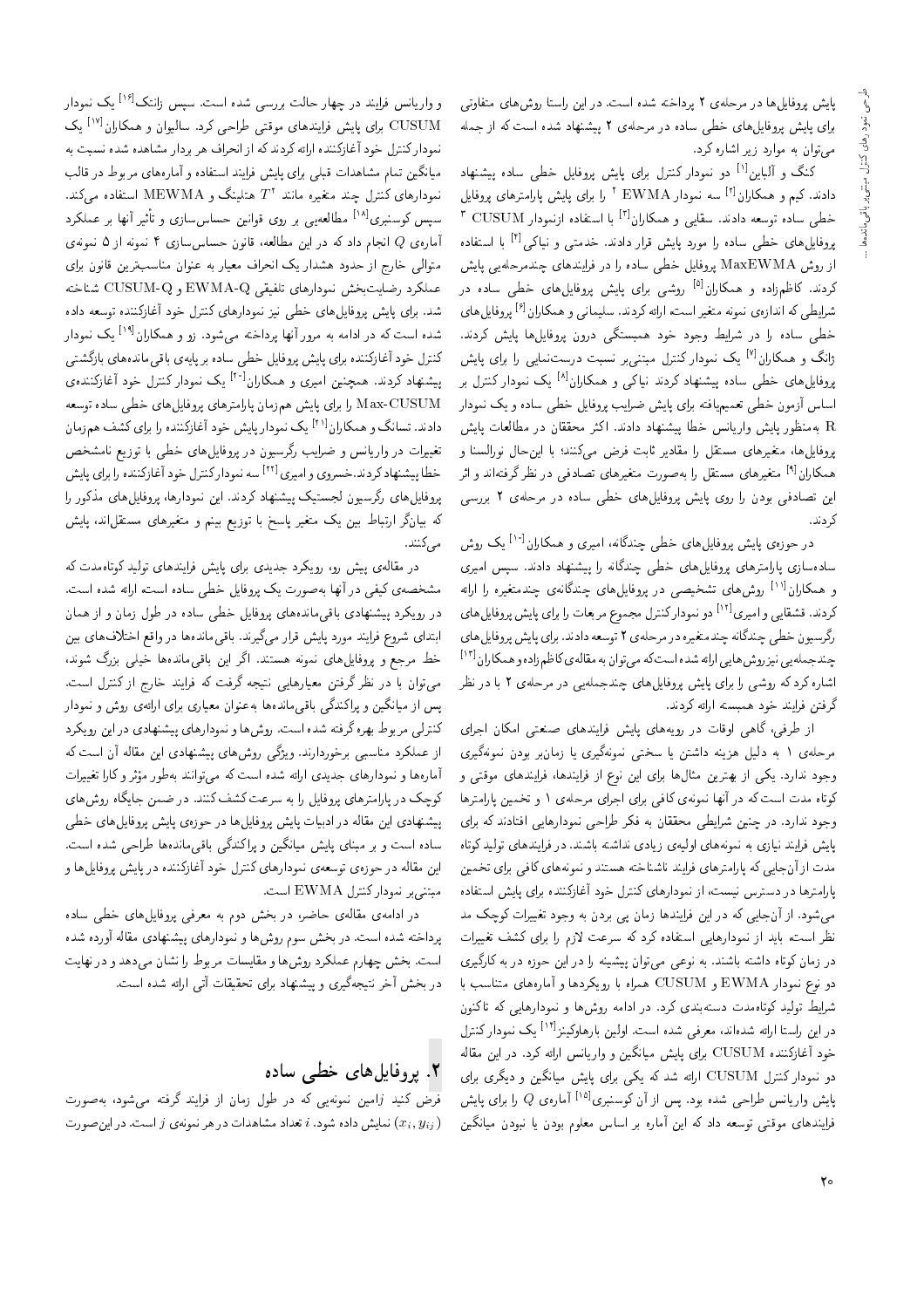در حالت تحت کنترل بودن فرایند، رابطهی میان  $x_i$  و  $y_{ij}$  با یک رابطهی رگرسیونی به صورت زیر نمایش داده می شود.

$$
y_{ij} = A_{+} + A_{\lambda} x_{i} + \varepsilon_{ij}, i = \lambda, \mathbf{Y}, ..., n,
$$
\n
$$
( \lambda )
$$

که ونتغیرهای تصادفی نرمال با میانگین صفرو واریانس که هستند که مستقل<br>پایان میکند : ۱۰ سپست و هم توزيع (i.i.d) هستند. متغير مستقل  $x_i$  به ازاى  $i = N, N, \ldots, n$  در پروفايل  $\cdot A$ . خطی ساده مقادیر ثابتی را اتخاذ میکند. پارامترهای مدل پروفایل خطی ساده و ۲ ه در نمونه $i$ ی i $i=1,$ ۲, . . . ,  $n$  حساسی و ای بهره  $A_1$ <br>آیست می جستن از برآوردكنندههاى نااريب زير تخمين زده مى شوند.

$$
a_{1j} = \frac{S_{xy(j)}}{S_{xx}},\tag{1}
$$

$$
a_{\,} = \bar{y}_j - a_{\lambda j} \bar{x},\tag{7}
$$

$$
MSE_j = \frac{1}{n-1} \sum_{i=1}^{n} (y_{ij} - a_{1j}x_i - a_{ij})^{\dagger},
$$
\n<sup>(†)</sup>

 $\bar{y}_j = S_{xx} = \sum_{i=1}^n (x_i - \bar{x})^{\dagger}$   $\bar{x} = (\sqrt{n}) \sum_{i=1}^n x_i$   $\frac{1}{\sqrt{n}}$  كه در اين روابط  $S_{xy}(j) = \sum\limits_{i=1}^{n} \frac{(-1)^i}{(x_i - \bar{x})y_{ij}}$  هستند. واضح است که هر  $(\sqrt{n})$  $i=1$  $y_{ij}$ چه تعداد نمونههای تحت کنترل بیشتر باشد، تخمینهای مربوط به پارامترها دقیقتر<br>مصا خواهد بود.

# ۳. روشهای پیشنهادی

در این بخش دو آماره برای پایش میانگین باقیءاندهها و یک آماره برای پایش انحراف معیار باقی ماندهها ارائه شده است که از ترکیب هرکدام از آمارههای پایش میانگین با آمارهی پایش انحراف معیار، دو نمودارکنترل برای پایش پروفایل های خطی ساده در فرایندهای تولید کوتاهمدت ارائه شده است. در ادامه روش۵ای پیشنهادی با ارائهی آمارههای مذکور تشریح می شوند.

### ا. آماره $Q$  برای یایش میانگین باقی ماندهها  $N$ .

 $\mathbf{e}_j=e_j=(e_{\setminus j}, e_{\setminus j}, \ldots, e_{nj})\, ; \, j=\setminus, \mathbf{Y}, \mathbf{Y}, \ldots\, , \mathbf{Z}$ بردار ۱ باقی ماندهها با اندازه $n$  در نظر بگیرید. منظور از باقی مانده تفاوت میان مقدار مشاهده شدهى متغير ياسخ و مقدار پيش بيني شدهى أن است كه در رابطهى ۵ أمده است. توزیع باقیماندهها نرمال با میانگین صفر و واریانس  $\sigma_{\varepsilon}^{\chi}$  است.

$$
e_{ij} = y_{ij} - a_{ij} - a_{ij}x_i \; ; \; i = \lambda, \lambda, ..., n \; , \; j = \lambda, \lambda, \lambda, ... \qquad (2)
$$

که در آن  $a_{1j}$  ، $a_{2j}$  به ترتیب تخمین های یارامترهای ، $A_{1}$  ،  $A_{2}$  رابطهی بروفایل مندرج در رابطهی ۱ هستند. برای بهکارگیری روش پیشنهادی به میانگین باق<sub>ی</sub>ماندهها نیاز است که این میانگین بهصورت زیر ارائه مه شود:

$$
\bar{e}_j = (\lambda/n) \sum_{i=1}^n e_{ij}.
$$
\n<sup>(9)</sup>

 $\sigma^\gamma/n$  میانگین باقی.اندهها (وَع) دارای توزیع نرمال با میانگین صفر و واریانس<br>استان میستان سوم استان میلادی که می ه ست کار کار کار کار واقع کار ست ست کردن کار میں اس کار کرنے کے مناسب کرنے کے مناسب کرنے کے سال کرنے کے سال کر<br>است. در نتیجه مقادیر  $\overline{e}_j\sqrt{n}$  از توزیع (  $N(\cdot, \sigma^{\rm t})$  پیروی میںکنند. از آن جایبی  $\Omega$  در این حالت میانگین معلوم و واریانس نامعلوم است، مقدار آماره $Q$  که توسط

کوسنبری<sup>[۱۵]</sup> پیشنهاد شده است بر اساس مقدار میانگین باقی.اندهها در هر نمونه<br>ایلمان این مدینی به صورت رابطهى ٧ بازنويسى مى شود:

$$
Q_j = \Phi^{-1} \left[ G_{j-1} \left( \frac{\bar{e}_j \sqrt{n} - \epsilon}{S_{j,m-1}} \right) \right], \tag{Y}
$$

كه در اين رابطه:

(.)`` E™ معکوس تابع توزیع تجمعی نرمال استاندارد است؛<br>``

تابع توزیع تجمعی  $t$  با ۱  $j = j \in \mathcal{G}_j$  (.) است.  $G_{j-1}(.)$ 

 $\alpha$ در نتیجه آماره $Q$  دارای توزیع نرمال استاندارد است، همچنین در این رابطه:

$$
S_{*,m-1}^{\dagger} = \left(\frac{1}{j-1}\right) \sum_{j=1}^{m-1} \left(\bar{e}_j \sqrt{n} - \cdot\right)^{\dagger} \quad ; j = \mathbf{1}, \mathbf{1}, \dots \tag{A}
$$

بهمنظور افزایش حساسیت روش پیشنهادی به تغییرات کوچک فرایند در طول

زمان از ترکیب آماره $|Q|$  با آماره $\Delta$  EWMA استفاده می شود که آماره $g$  نهایی به صورت زیر خواهد بود:

$$
Z_j = \lambda Q_j + \left(1 - \lambda\right) Z_{j-1}.\tag{4}
$$

كه مقدار حدود كنترل أماره بهصورت زير محاسبه مىشود:

$$
UCL = L_{\bar{e}} \sqrt{\frac{\lambda}{\mathbf{Y} - \lambda}} \qquad ; \qquad LCL = -UCL \tag{1}
$$

که ۱ $\gamma < \infty$  خدریب هموارسازی است و مقدار ج $L_{\bar{\varepsilon}}$  با استفاده از شبیهسازی<br>گ بهگونه یی محاسبه میشود که یک مقدار ARL تحت کنترل از پیش تعیین شده به دست آید.

#### اسارەي  $T$  براي پايش ميانگىين باقىيماندەھا $\tau$  .

 $e_j = (e_{1j}, e_{1j}, \ldots, e_{nj}); j = \lambda, \texttt{Y}, \texttt{Y}, \ldots, Q$  مَشَابِه روش آمارهى  $Q$ ، بردار را به عنوان مجموعهى باقىماندهها با اندازەى  $n$  در نظر بگيريد.  $e_{ij}$  داراى توزيع است که بر همین اساس وتح دارای توزیع (۰٫۰۰ مخواهد بود.  $N(\cdot, \frac{\sigma^\intercal}{n})$ <br>در است که بر هست سر سر است که بر است که محمد سر است.  $N(\degree, \sigma^{\dagger})$  لا يروى  $N(\degree, \sigma^{\dagger})$  وتوزيع ( $\overline{e_1}$  واز توزيع ( $\overline{e_1}$  وبروى  $\sqrt{n}, \overline{e_{\dagger}} \sqrt{n}, \overline{e_{\dagger}} \sqrt{n}$  ...) میکند. حال فرض کنید که آمارهی  $T_j$  بهصورت  $\frac{\sqrt{n}(x_j - \mu)}{S_j} = \frac{\sqrt{n}(x_j - \mu)}{S_j}$  تعریف شود که از توزیع ہ $t_{n-1}$  پیروی میکند؛ در این $\omega$ ورت آمارهی نهایی روش  $T$  برای پایش میانگین باقی.ماندهها بهصورت زیر ارائه می شود:

$$
T_j = \frac{\sqrt{n}\bar{e}_j}{S_{\bar{e}_j}} \sim t_{n-1},\tag{11}
$$

که مقدار میانگین و واریانس  $T_j$  بهترتیب برابر با صفر و جسی<sup>س</sup>ت. نحوهی رسیدن<br>ماراستان به رابطهى ١١ در پيوست الف ارائه شده است. همچنين بهمنظور افزايش حساسيت روش پیشنهادی به تغییرات کوچک فرایند در طول زمان از ترکیب آمارهی  $T$  با آمارهی EWMA استفاده میشود که آمارهی نهایی بهصورت زیر خواهد بود:

$$
Z_j = \lambda T_j + (\lambda - \lambda) Z_{j-1}.
$$
 (17)

پس بر همین اساس حدود کنترل این روش به صورت زیر نوشته می شود:

$$
UCL = L_T \sqrt{\frac{\lambda(n-1)}{(\Upsilon - \lambda)(n-\Upsilon)}}; \ n \ge \Upsilon; \ LCL = -UCL \quad (\Upsilon \Upsilon)
$$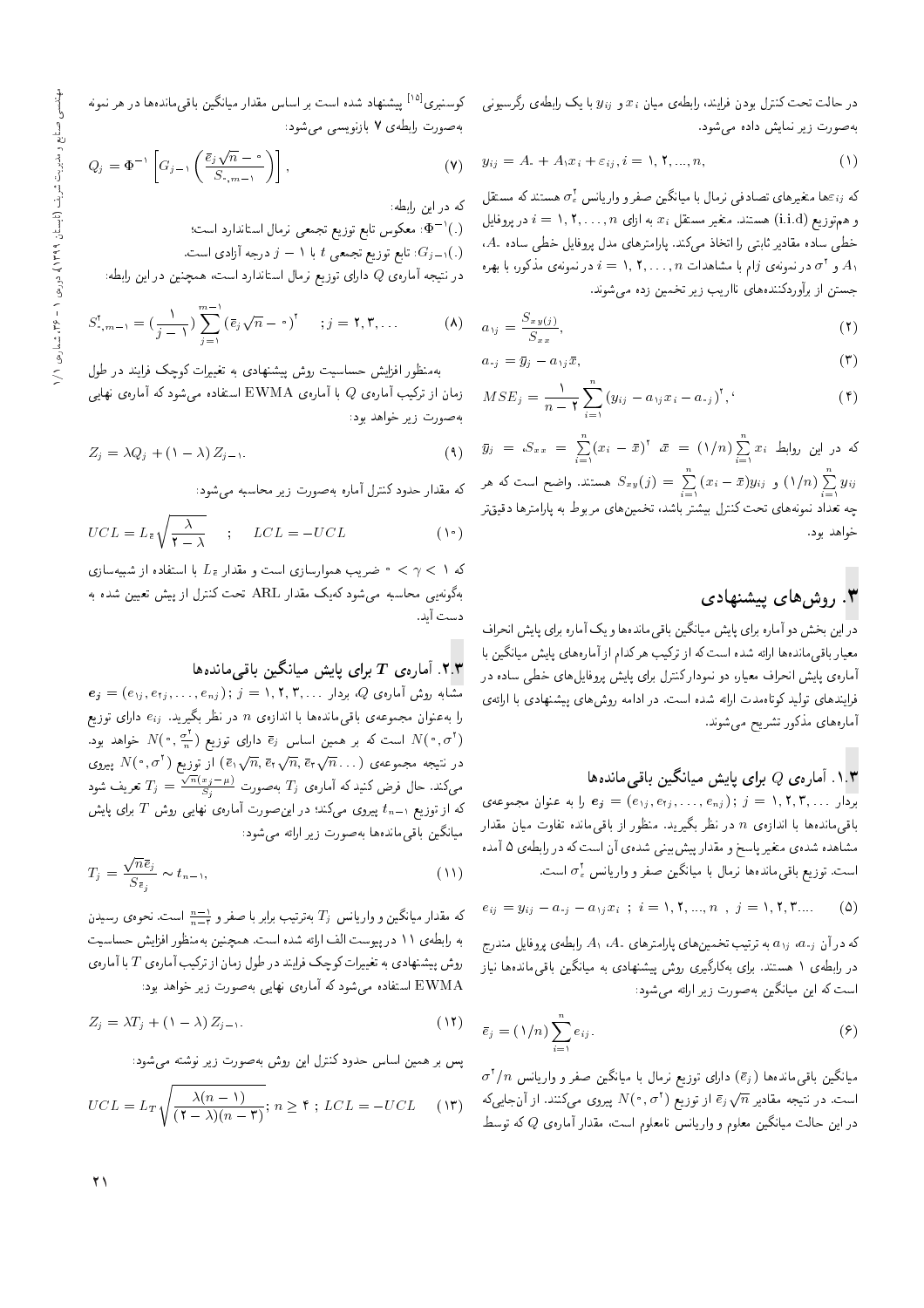#### ۳.۳. نمودار پایش پراکندگے باقے ماندہ ها

.<br>برای کنترل و پایش پراکندگی باقی.ماندهها از شاخص پراکندگی باقی.ماندهها یا مقدار میانگین مربع خطاها (MSE) استفاده می شود که به صورت زیر محاسبه می شود:

$$
MSE_j = \left(\frac{1}{n-1}\right) \sum_{i=1}^{n} e_{ij}^{\dagger}.
$$
 (1f)

 $KSE_{j}$  در ادامه لازم است تا توزیع و $MSE_{j}$  مشخص شود که اثبات آن در پیوست ب آمده است. پس بر اساس محاسبات صورت گرفته  $MSE_j$  دارای توزیع لست. حال مقدار  $MSE_j$  را در آمارهیی به نام  $Gamma\left(\frac{n}{r},\frac{n-1}{r\sigma^r}\right)$  قرار  $\frac{1}{\sigma}$ می دهیم که رابطهی ۱۵ به دست می آید:

$$
Q_j = \Phi^{-1} \left[ G_j \left( \frac{\sum_{i=1}^n e_{ij}^{\dagger}}{n - \mathbf{Y}} \right) \right], \tag{10}
$$

كه در آن ` ¬® معكوس تابع توزيع تجمعي نرمال استاندارد و زG تابع توزيع تجمعي<br>گارا ما مدن مسلم الساس مسلم مسلم مسلم مسلم مسلم السابق گاما برای نمونه ی ژام با پارامترهای ۳ $n \geq \frac{n}{t}$  و  $\frac{n-1}{t}$  =  $\lambda'$  است. از آن جایبی $\lambda'$  $\lambda'$  در فرایندهای تولید کوتاهمدت مشخص نیست، برای محاسبهی  $\sigma^{\chi}$ <br>استقاده است باید آن را تخمین زد؛ رابطه $\sigma$  زیر برای تخمین  $\sigma^{\gamma}$  پیشنهاد میشود:

$$
\hat{\sigma}^{\dagger} = \overline{MSE}_{j-1} = (\mathcal{N} / j - 1) \sum_{k=1}^{j-1} MSE_k \quad ; j = \mathcal{N}, \mathcal{K}, \dots \quad (\mathcal{N})
$$

 $\lambda' = \frac{n-1}{1\sigma^Y}$  در تتيجه مقدار  $\overline{MSE}_j$  به جای  $\sigma^Y$  در رابطه $\lambda' = \frac{1}{1\sigma^Y}$  در رابطه در دار جايگذارى مى شود و توزيع  $MSE_j$  به صورت رابطهى ۱۷ است:

$$
MSE_j \sim Gamma\left(\frac{n}{\mathbf{Y}}, \frac{n-\mathbf{Y}}{\mathbf{Y} \times \overline{MSE}_{j-1}}\right). \tag{1V}
$$

حال می توان بهمنظور افزایش حساسیت روش پیشنهادی به تغییرات کوچک فرایند در طول زمان از ترکیب آمارهی  $Q$  با آمارهی  $\operatorname{EWMA}$  بهصورت زیر استفاده کرد:

$$
Z_j = \lambda Q_j + \left(\lambda - \lambda\right) Z_{j-1} \tag{14}
$$

مقدار حدود كنترل أماره بهصورت زير محاسبه مى شود:

$$
UCL = L_{MSE} \sqrt{\frac{\lambda}{\gamma - \lambda}} \qquad ; \qquad LCL = -UCL \tag{14}
$$

که ۱ $\lambda < \lambda < \epsilon$  ضریب هموارسازی است و مقدار  $L_{MSE}$  با استفاده از شبیهسازی بهگونه یی محاسبه میشود که مقدار ARL تحت کنترل از پیش تعیین شده به دست ايد.<br>.

بهمنظور پایش باقی ماندههای پروفایل خطی ساده در فرایندهای تولید کوتاه مدت، نمودارهای کنترل پایش میانگین و نمودار کنترل پایش انحراف معیار با هم  $^{\mathsf{f}}\mathbf{QMCC}$  استفاده میشوند که حاصل این ترکیب، نمودارهای کنترل مجزا با نامهای و TMCC <sup>0</sup> است که بهطور همزمان میانگین و پراکندگی باقیمانده ا را پایش میکنند. نمودارهای مذکور در مطالعات شبیهسازی استفاده و ارزیابی شدهاند.

 $ARL.$  = جدول ١. مقاديرثابت (L) حدود كنترل نمودارها به ازاي ٢٥٥

| QMCC  | TMCC  |
|-------|-------|
| ۲٬۹۵۴ | ۲٬۴۱۵ |
| ۲٬۹۶۵ | ۲٬۹۶۵ |
|       |       |

### ۴. ارزیابی عملکرد روشهای پیشنهادی

دراین بخش عملکرد روش های پیشنهادی با استفاده از مطالعات شبیهسازی ارزیابی میشود. معیار ارزیابی در این مطالعه ARL خارج ازكنترل است. از آن جاكه عملكرد نمودارهای ارائه شده در این مطالعه به محل وقوع جابهجایی در فرایند (+) وابسته است، تحليل حساسيتي روى محل وقوع جابهجايي در فرايند صورت گرفته است. پروفایلمی که برای اجرای مطالعات شبیهسازی مورد استفاده قرار گرفته است، مشابه مدل پروفایل خطی ساده به کارگرفته شده در مقاله کنگ و آلباین<sup>[۱]</sup> است. برای اطلاعات بیشتر دربارهی این مثال به مقاله کنگ و آلباین<sup>11</sup> مراجعه نمایید. مدل<br>مقاله استفاده پروفایل موردنظر بهصورت  $x_i+\tau_x+\tau_x+\cdots$  است که همان $d$ ور که پیش $\tau$ ر هم گفته شد  $\varepsilon_{ij}$  یک متغیر تصادفی نرمال مستقل با توزیع همسان (i.i.d) است که میانگین صفر و واریانس ۲ه دارد. متغیر مستقل مقادیر ۴،۲ و ۶ م را اتخاذ میکند.<br>تعلم 125 میسیم کرد است و استفاده استفاده مقدار  $ARL$  تحت کنترل برای روش های پیشنهادی برابر ۲۰۰ است. در مطالعات شبیهسازی انجام شده در این مطالعه تعداد ۵ نمونهی اولیهی تحت کنترل در ابتدا در اختیار است. محل رخداد تغییر در فرایند مقادیر ۵، ۱۰، ۲۵، ۲۵ و ۵۰ است. همچنین مقدار ضریب هموارسازی در آمارههای EWMA برابر با ۰٫۲ است. در جدول ۱ مقدار ضرایب نمودار کنترل که از طریق شبیهسازی محاسبه شدماند و <mark>د</mark>ر تنظيم حدود كنترل مورد استفاده قرار مى گيرند، آورده شده است. با اين حدود كنترل متوسط طول دنبالهى تحت كنترل براى نمودارهاى كنترل طراحى شدهى اين مقاله برابر با ۲۰۰ است که مطالعات شبیهسازی بر پایهی این حدود کنترل اجرا شده است. در جدول های ۲، ۳ و ۴ به ترتیب نتایج شبیهسازی مربوط به تغییرات در پارامتر عرض از مبدأ، شيب و انحراف معيار يروفايل خطى ساده بررسى شدهاند. همچنين در جدول ۵ نتایج شبیهسازی مربوط به تغییرات همزمان در پارامترهای عرض از مبدأ و انحراف معيار ارائه شده است. در اين جداول علاوهبر مقايسه يعملكرد روش هاى پیشنهادی، مقایسه با روش زو و همکاران<sup>[۱۹]</sup> نیز انجام شده است که این روش در<br>مسایله کاراه ایران CO CU جداول ۲ تا ۵ با SS Chart نشان داده شده است. برای اطلاعات بیشتر درباره ی این روش به مقالهی زو و همکاران<sup>۱۹</sup><sup>1)</sup> مراجعه کنید. در جداول این بخش، مقادیر<br>ا جابه جایبی های پارامترهای مربوط در ستون عمودی و مقادیر  $\tau$ های مختلف (نقاط تغییر) در سطر افقی ذکر شده و مقادیر ARL خارج از کنترل همان اعداد داخل  $\rm QMCC$  جدول هستند که برای نمودار رقیب (نمودار SS) و نمودارهای پیشنهادی و TMCC مقايسه شدهاند. در ابتدا متوسط طول دنبالهى تحت كنترل (ARL) برای نمودارهای مذکور معادل °۲۰ تعیین شده و سپس مقادیر ARL خارج از  $\phi$ کنترل ( $ARL_{1}$ ) برای این نمودارها محاسبه شدهاند. مقادیر  $ARL_{1}$  خارج از کنترل در جداول مربوط در حقیقت متوسط تعداد نقاطی (نمونههایی) را نشان می دهد که بعد از ایجاد تغییر در پارامتر مربوط در نمونه  $\tau$ ام باید روی نمودار رسم شوند تا  $ARL_1$  يک نقطه (نمونه) خارج از حدود کنترل بيفتد (کشف شود) هر نموداری که کمتری داشته باشد، یعنی سریعتر تغییر در پارامتر مربوط را تشخیص داده است و نمودار بهتری محسوب میشود. هر جا در جداول مقادیر عددی بهصورت پررنگ نمایش داده شدهاند، بیانگر عملکرد بهتر نمودار مربوط در آن شرایط است. مثلاً در جدول ۲ در شرایط تغییر در پارامتر عرض از مبدا به اندازهی ۲<sub>۱</sub>° و نقطهی تغییر ۱۰<br>.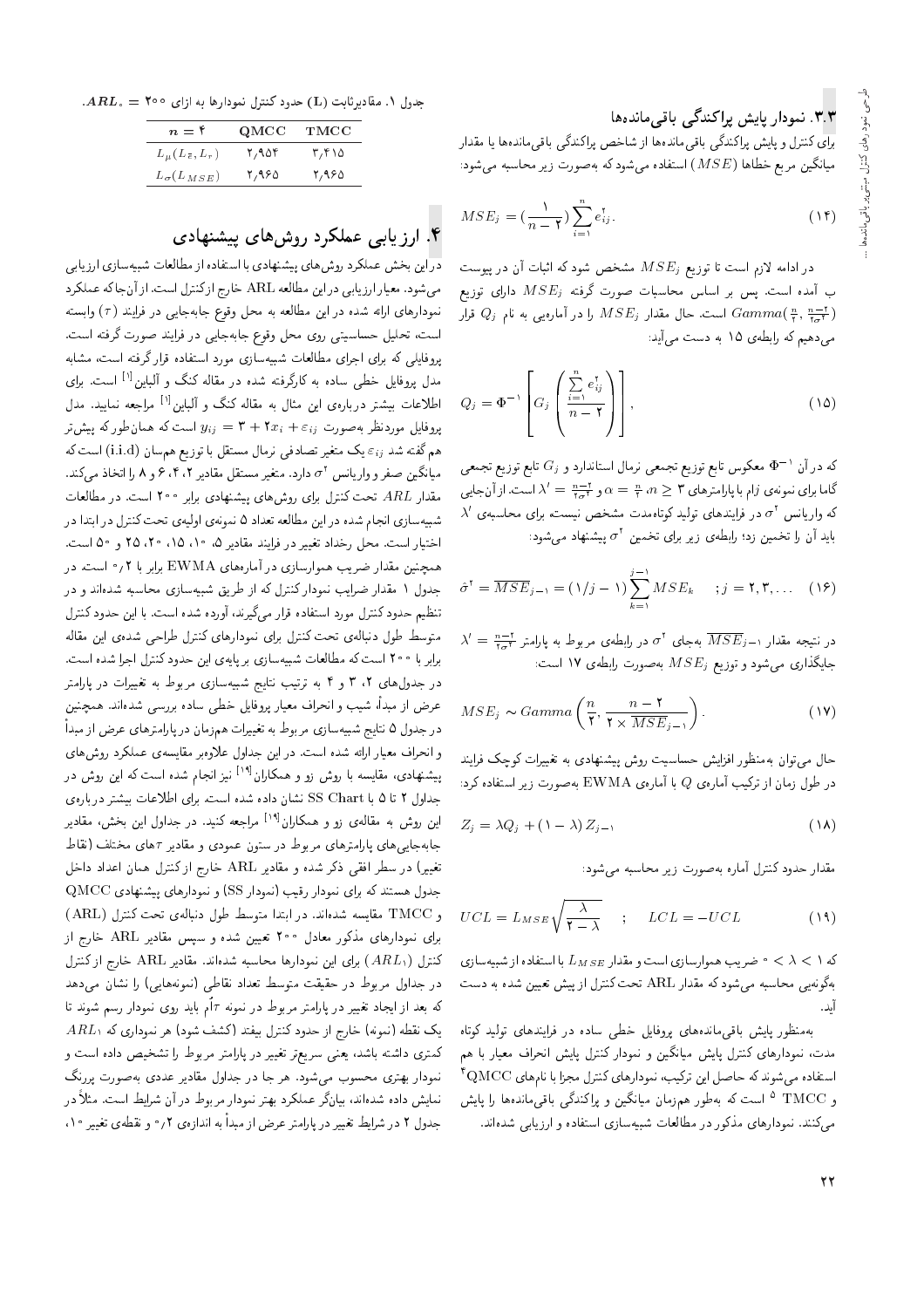| $\tau = \Delta^{\circ}$                               | $\tau = 10$                                        | $\tau = \mathbf{Y} \circ$                                | $\tau = \Delta$                                      | $\tau = 1^{\circ}$                                       | $\tau = \Delta$                                                             | نمودا رهاى<br>كنترل          | $\delta$ .         |
|-------------------------------------------------------|----------------------------------------------------|----------------------------------------------------------|------------------------------------------------------|----------------------------------------------------------|-----------------------------------------------------------------------------|------------------------------|--------------------|
| 109,9817                                              | 1YY, 0.9YY                                         | 110,9898                                                 | 119,9171                                             | $\lambda \lambda / 9000$                                 | 199,90Y                                                                     | QMCC                         |                    |
| 104,8811                                              | ۲۰ ۱۷۷٫۹۴                                          | $\lambda \lambda \gamma$ , $\gamma \gamma \gamma \gamma$ | 182,0945                                             | 184,1718                                                 | 189,1019                                                                    | TMCC                         | $\cdot$ , ۲        |
| 171/1999                                              | 164,9407                                           | 189,1017                                                 | 184,9984                                             | 190/214                                                  | $Y \cdot \Delta$ , $Y Y Y \wedge$                                           | SS Chart                     |                    |
| 0.748                                                 | ۱۰۰٫۸۱۵۱                                           | $110,9$ $\Delta Vf$                                      | 155,9849                                             | 107/VOTT                                                 | $\lambda \lambda V / \lambda \lambda$                                       | QMCC                         |                    |
| rr/F1AT                                               | 17,8070                                            | 99,091V                                                  | 118,7789                                             | ۱۳۱٫۸۲۰۴                                                 | ۱۶۴٫۳۳۲۱                                                                    | TMCC                         | $^{\circ}$ / ۴     |
| 29,0417                                               | ۶۴٫۷۵۱۰                                            | ۱۸ ه ۲ ره                                                | ۱۰۲٫۹۹۹۲                                             | $\mathcal{N} \cdot \mathcal{N} \cdot \mathcal{N}$        | $\sqrt{20.5}$                                                               | SS Chart                     |                    |
| 11,8179                                               | rr/TATO                                            | $Y\Lambda$ , 99 $YY$                                     | $Y_0, \lambda$ 9 $T_1$                               | 117, 51.4                                                | $\frac{1}{2}$                                                               | QMCC                         |                    |
| ۷۶ ۲۴ م۱                                              | ۲۷٫۰۲۱۴                                            | TV, O9A                                                  | $\Delta \mathcal{S}_f \cdot \mathsf{A} \mathsf{r}$ . | $\lambda Y$ , $9000$                                     | ۱۲۸٫۳۸۵۵                                                                    | TMCC                         | ۶٫۰                |
| 8,7284                                                | 10,3140                                            | ۲۰٫۳۱۳۱                                                  | 31195                                                | <b>۶۰٬۷۷۳۰</b>                                           | 177,1800                                                                    | SS Chart                     |                    |
| 0, 8.79                                               | 9, 1180                                            | ۱۶٫۴۱۹۳                                                  | ۳۳,۷۶۴۵                                              | ۷۰٬۷۰۵۸                                                  | 108, 1943                                                                   | QMCC                         |                    |
| 0, 9, 10                                              | $\lambda_1 \circ 900$                              | 11,9717                                                  | ۲۰٫۷۳۱۳                                              | ۲۳٫۶۲۰۱                                                  | 98,3177                                                                     | TMCC                         | $\cdot$ , $\wedge$ |
| $\Delta$ <sub>/</sub> $\circ$ $\circ$ $\circ$ $\circ$ | 5,0                                                | 5,0969                                                   | 9,0719                                               | 21,8290                                                  | $V_1 \circ \Lambda \Lambda \Delta$                                          | SS Chart                     |                    |
| $\mathsf{r}_1\mathsf{a}\mathsf{r}_1\cdot$             | 4,7048                                             | 8,8.80                                                   | 17/710                                               | ۳۸٫۹۹۸۹                                                  | 147,8481                                                                    | QMCC                         |                    |
| r, q, v, r                                            | ۴٫۶۲۱۷                                             | 0,7910                                                   | 8,8442                                               | $Y^{\circ}$ / $\setminus Y^{\circ}$                      | $V^{\circ}/\Delta\Lambda^{\circ}$ &                                         | TMCC                         | ۰, ۱               |
| 3,7464                                                | 460 م/۴                                            | 4,2449                                                   | 4,6390                                               | <b>Y/1788</b>                                            | <b>٣٩,٧۶٧٥</b>                                                              | SS Chart                     |                    |
| $r, \cdot \wedge q$                                   | $r, r$ ۶۰۴                                         | $r,$ $5179$                                              | $r, r$ $\omega r$                                    | 22,724                                                   | $\mathcal{N} \mathcal{F} \mathcal{F} / \mathcal{V} \cdot \cdot \mathcal{F}$ | QMCC                         |                    |
| ۳٫۱۴۶۴                                                | $r, r$ $097$                                       | $\mathbf{r}, \mathbf{v} \cdot \mathbf{v}$                | ۴٫۴۶۵۶                                               | 9, 8872                                                  | 0.79710                                                                     | TMCC                         | $\sqrt{r}$         |
| Y/9AY                                                 | 31040                                              | 3,2047                                                   | ۳٬۴۴۴۶                                               | ۴٫۹۹۹۵                                                   | 10,90                                                                       | SS Chart                     |                    |
| $Y/\Delta VY$                                         | Y/YY                                               | ۲٫۸۷۱۸                                                   | $r/r$ ۱۷۱                                            | $\left(\cdot\right)$ / $\left(\cdot\right)$              | ۱۱۵٬۹۰۶۴                                                                    | QMCC                         |                    |
| $Y, 8Y$ $0Y$                                          | ۲٫۸۱۶۹                                             | $\mathsf{Y}_7$ 9 $\mathsf{Y} \cdot \mathsf{Y}$           | ۳٫۲۲۵۴                                               | 59710                                                    | $rr, \circ \Delta \wedge r$                                                 | TMCC                         | ۱٬۴                |
| $\mathsf{Y},\Delta\circ\Lambda$                       | 2,8489                                             | 2003                                                     | ۴٫۸۰۴۰                                               | ۴٫۰۹۲۰                                                   | 0,6101                                                                      | SS Chart                     |                    |
| 2/10 N /                                              | ۲٫۳۲۶۴                                             | $Y/T$ $080$                                              | ۲٫۷۰۶۴                                               | $0,9$ $\lambda$ $\Delta V$                               | $\mathcal{N} \cdot \mathcal{N}$                                             | QMCC                         |                    |
| Y, YYYS                                               | $\mathbf{Y}, \mathbf{Y} \setminus \mathbf{Y}$      | 2,4198                                                   | 2,6672                                               | $r, \Delta r \Delta V$                                   | 24,7743                                                                     | TMCC                         | ۱٫۶                |
| Y/Y                                                   | 7, 3160                                            | 2,344                                                    | 2,4258                                               | 7,0990                                                   | $\mathbf{r}/\mathbf{v}\cdot\mathbf{0}$                                      | SS Chart                     |                    |
| ۱٬۹۴۵۵                                                | $\mathbf{Y}_{1} \circ \mathbf{Y} \circ \mathbf{Y}$ | 20084                                                    | 7,1719                                               | T/9101                                                   | $V_A, Y1f \Delta$                                                           | QMCC                         |                    |
| $Y/\cdot \cdot Y$                                     | $\mathsf{Y}_1 \setminus \cdot \land \Lambda$       | 1/1188                                                   | $Y, Y \Delta \cdot Y$                                | $Y, 8Y$ $0Y$                                             | 10/1911                                                                     | $\mathop{\rm TMCC}\nolimits$ | ۱٫۸                |
| 1,997                                                 | $Y/\circ \Delta Y$                                 | $Y/\circ \Lambda$ ۴۷                                     | Y/1YY9                                               | ٥٥ ٢٠٣٠                                                  | <b>٢,٨٩٨٢</b>                                                               | SS Chart                     |                    |
| 1,7388                                                | 1,7988                                             | 1,8161                                                   | ۱٬۸۵۶۵                                               | $\mathbf{Y}_1 \mathbf{Y} \cdot \mathbf{Y}$               | 09, 1171                                                                    | QMCC                         |                    |
| $\lambda/\lambda \cdot \lambda$                       | 1,1994                                             | $\lambda / \lambda Y \cdot \lambda$                      | 1,9812                                               | Y, Y                                                     | 9,0.08                                                                      | $\mathop{\rm TMCC}\nolimits$ | ٢                  |
| $\lambda / \lambda$ ٢۴۹                               | $\lambda / \lambda$ ۹۰۷                            | 1,9709                                                   | ۱٬۹۷۱۴                                               | $\mathbf{Y}_{\mathcal{P}}\circ\mathbf{Q}\circ\mathbf{Q}$ | 2,4122                                                                      | SS Chart                     |                    |

جدول ۲. مقادیر خارج ازکنترل ARL با تغییر در پارامتر عرض از مبدأ از . $A$  به  $\sigma$ . $A$  و به ازای نقاط تغییر مختلف.

در پارامتر نسبت به دو نمودار دیگر است. همچنین هر چه مقدار تغییرات بیشتری در  $p_{\rm c}$ پارامتر مدنظر قرارگیرد، نمودارهای مربوط با میزان  $ARL$  )  $ARL$  خارج ازکنترل کمتری تغییرات را کشف میکنند و به عبارتی تغییرات را سریعتر کشف میکنند. از طرفی هر چقدر مقدار  $\tau$ ها بزرگتر میشود ـ یعنی هر چه پس از رسم نمونههای

اعداد داخل جدول که بیانگر ARL خارج از کنترل هستند برای نمودارهای کنترل  $190/^\circ$ د SS به ترتیب ۱۸۵٬۹۵۱۵ و ۱۹۵٬۰۱۸۸ و ۱۹۵٬۰۱۸۸ و ۱۹۵٬۰ است که با توجه به اینکه عددکمتر مربوط به نمودار TMCC است، به صورت پررنگ نمایش داده شدهاند و به معنی عملکرد بهتر نمودار TMCC درکشف سریعتر تغییر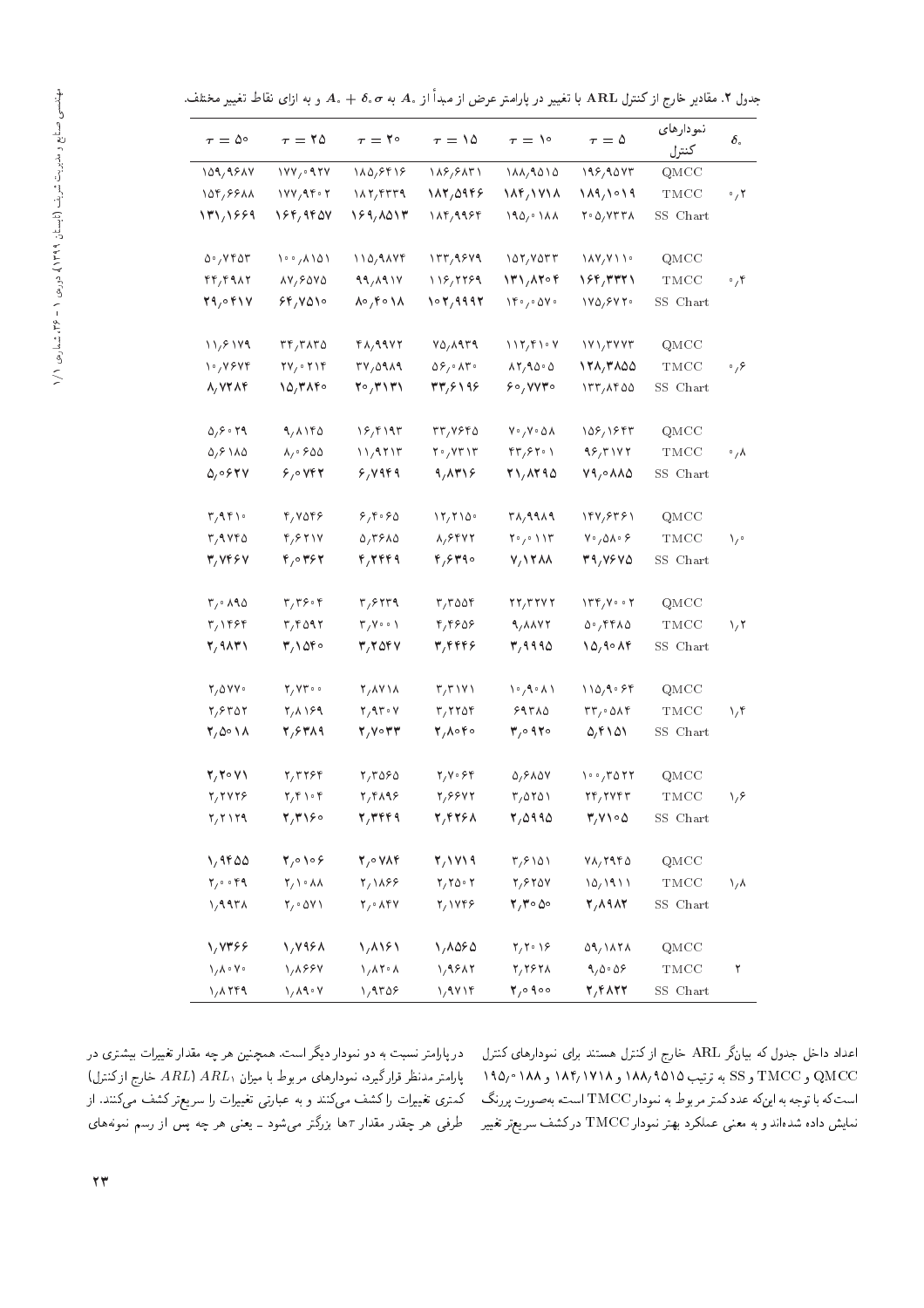جدول ٣. مقادير خارج ازكنترل ARL با تغيير در پارامتر شيب از مبدأ از ,A به  $\sigma, \sigma$  و به ازاى نقاط تغيير مختلف.

| $19V,$ $01ff$<br>199/001<br>191,9050<br>198,3888<br>19A/TV<br>199,7585<br>QMCC<br>197,975<br>197/177V<br>194,5854<br>197/T<br>197,709V<br>193,872<br>TMCC<br>۲۵ ۰٫۰<br>171,2509<br>184699<br>194/6017<br>19A/Y<br>$Y \cdot Y / Y Y Y$<br>$Y \setminus Y, Y \setminus \circ \Delta$<br>SS Chart<br>199,9910<br>$\Upsilon_0$ , 12 $\Upsilon$<br>183,8148<br>189,8808<br>$\lambda \lambda r$ , $r \vee r$<br>190,911<br>QMCC<br>$\Lambda$ ۳, $\circ$ ۹۸۸<br>$\mathcal{N}(\mathcal{F}) \cdot \mathcal{F}(\mathcal{F})$<br>$\lambda$ $\Delta$ $\Delta$ $\gamma$ $\sim$ $\gamma$ $\gamma$<br>۱۶۲٫۲۴۲۰<br>168,8232<br>172,7844<br>$\cdot$ , $\cdot$ $\Delta$<br>TMCC<br>98,8928<br>101,7078<br>189,8071<br>$Y \cdot \cdot / \Lambda V$<br>136,4497<br>$\lambda \lambda, \gamma \cdot \gamma$<br>SS<br>80,008<br>$\lambda \cdot \lambda / r \cdot r$<br>$\frac{1}{r}$<br>138,7854<br>108,1517<br>$\lambda \lambda \mathsf{r}/\mathsf{r}$ val<br>QMCC<br>07,9019<br>99,9700<br>$\mathcal{W}_{1,1}$ / $\mathcal{W}_{1,1}$<br>179,9911<br>139,9364<br>160,3126<br>۷۵ ۰٫۰<br>TMCC<br>36,7214<br>74,7284<br>88,448<br>116,7277<br>181, 100<br>1Y1, 10Y<br>SS<br>$\mathsf{Y}\mathsf{Y}\mathsf{Y}\mathsf{Y}\cdots\mathsf{Y}$<br>09,1889<br>$Y_0, Y_0, \cdots$<br>99,0909<br>179,91.7<br>199, 9871<br>QMCC<br>$Y^{\circ}$ , $Y^{\circ}$<br>$f \frac{1}{4} y \lambda \lambda$<br>$\lambda \lambda / r \Delta \lambda$<br>106,2445<br>۱۴۶٫۳۲۱۴<br>81,9999<br>$\cdot / \sqrt{2}$<br>TMCC<br>10,3744<br>43,6794<br>60,0166<br>99,0574<br>101,9011<br>۳۰٬۱۵۵۱<br>SS | $\tau = \Delta^{\circ}$ | $\tau = 10$ | $\tau = 1^{\circ}$ | $\tau = \Delta$ | $\tau = \mathcal{N}^{\circ}$ | $\tau = \Delta$ | نمودا رهاى<br>كنترل | $\delta_1$ |
|------------------------------------------------------------------------------------------------------------------------------------------------------------------------------------------------------------------------------------------------------------------------------------------------------------------------------------------------------------------------------------------------------------------------------------------------------------------------------------------------------------------------------------------------------------------------------------------------------------------------------------------------------------------------------------------------------------------------------------------------------------------------------------------------------------------------------------------------------------------------------------------------------------------------------------------------------------------------------------------------------------------------------------------------------------------------------------------------------------------------------------------------------------------------------------------------------------------------------------------------------------------------------------------------------------------------------------------------------------------------------------------------------------------------------------------------------------------------------------------------------------------------------------------------|-------------------------|-------------|--------------------|-----------------|------------------------------|-----------------|---------------------|------------|
|                                                                                                                                                                                                                                                                                                                                                                                                                                                                                                                                                                                                                                                                                                                                                                                                                                                                                                                                                                                                                                                                                                                                                                                                                                                                                                                                                                                                                                                                                                                                                |                         |             |                    |                 |                              |                 |                     |            |
|                                                                                                                                                                                                                                                                                                                                                                                                                                                                                                                                                                                                                                                                                                                                                                                                                                                                                                                                                                                                                                                                                                                                                                                                                                                                                                                                                                                                                                                                                                                                                |                         |             |                    |                 |                              |                 |                     |            |
|                                                                                                                                                                                                                                                                                                                                                                                                                                                                                                                                                                                                                                                                                                                                                                                                                                                                                                                                                                                                                                                                                                                                                                                                                                                                                                                                                                                                                                                                                                                                                |                         |             |                    |                 |                              |                 |                     |            |
|                                                                                                                                                                                                                                                                                                                                                                                                                                                                                                                                                                                                                                                                                                                                                                                                                                                                                                                                                                                                                                                                                                                                                                                                                                                                                                                                                                                                                                                                                                                                                |                         |             |                    |                 |                              |                 |                     |            |
|                                                                                                                                                                                                                                                                                                                                                                                                                                                                                                                                                                                                                                                                                                                                                                                                                                                                                                                                                                                                                                                                                                                                                                                                                                                                                                                                                                                                                                                                                                                                                |                         |             |                    |                 |                              |                 |                     |            |
|                                                                                                                                                                                                                                                                                                                                                                                                                                                                                                                                                                                                                                                                                                                                                                                                                                                                                                                                                                                                                                                                                                                                                                                                                                                                                                                                                                                                                                                                                                                                                |                         |             |                    |                 |                              |                 |                     |            |
|                                                                                                                                                                                                                                                                                                                                                                                                                                                                                                                                                                                                                                                                                                                                                                                                                                                                                                                                                                                                                                                                                                                                                                                                                                                                                                                                                                                                                                                                                                                                                |                         |             |                    |                 |                              |                 |                     |            |
|                                                                                                                                                                                                                                                                                                                                                                                                                                                                                                                                                                                                                                                                                                                                                                                                                                                                                                                                                                                                                                                                                                                                                                                                                                                                                                                                                                                                                                                                                                                                                |                         |             |                    |                 |                              |                 |                     |            |
|                                                                                                                                                                                                                                                                                                                                                                                                                                                                                                                                                                                                                                                                                                                                                                                                                                                                                                                                                                                                                                                                                                                                                                                                                                                                                                                                                                                                                                                                                                                                                |                         |             |                    |                 |                              |                 |                     |            |
|                                                                                                                                                                                                                                                                                                                                                                                                                                                                                                                                                                                                                                                                                                                                                                                                                                                                                                                                                                                                                                                                                                                                                                                                                                                                                                                                                                                                                                                                                                                                                |                         |             |                    |                 |                              |                 |                     |            |
|                                                                                                                                                                                                                                                                                                                                                                                                                                                                                                                                                                                                                                                                                                                                                                                                                                                                                                                                                                                                                                                                                                                                                                                                                                                                                                                                                                                                                                                                                                                                                |                         |             |                    |                 |                              |                 |                     |            |
|                                                                                                                                                                                                                                                                                                                                                                                                                                                                                                                                                                                                                                                                                                                                                                                                                                                                                                                                                                                                                                                                                                                                                                                                                                                                                                                                                                                                                                                                                                                                                |                         |             |                    |                 |                              |                 |                     |            |
|                                                                                                                                                                                                                                                                                                                                                                                                                                                                                                                                                                                                                                                                                                                                                                                                                                                                                                                                                                                                                                                                                                                                                                                                                                                                                                                                                                                                                                                                                                                                                |                         |             |                    |                 |                              |                 |                     |            |
|                                                                                                                                                                                                                                                                                                                                                                                                                                                                                                                                                                                                                                                                                                                                                                                                                                                                                                                                                                                                                                                                                                                                                                                                                                                                                                                                                                                                                                                                                                                                                |                         |             |                    |                 |                              |                 |                     |            |
| $\frac{1}{4}$<br>189,009<br>29, 10.84<br>41,1148<br>89/0777<br>$\cdot$ $\cdot$ $\cdot$ $\cdot$ $\cdot$ $\cdot$<br>QMCC                                                                                                                                                                                                                                                                                                                                                                                                                                                                                                                                                                                                                                                                                                                                                                                                                                                                                                                                                                                                                                                                                                                                                                                                                                                                                                                                                                                                                         |                         |             |                    |                 |                              |                 |                     |            |
| 9,9199<br>$17\lambda, 9.1V$<br>.110<br>۲۱٬۶۳۶۳<br>۳۱٫۸۹۴۹<br>۴۶٬۷۱۰۸<br>$Y_0, Y_1, Q_1$<br>TMCC                                                                                                                                                                                                                                                                                                                                                                                                                                                                                                                                                                                                                                                                                                                                                                                                                                                                                                                                                                                                                                                                                                                                                                                                                                                                                                                                                                                                                                                |                         |             |                    |                 |                              |                 |                     |            |
| ۴۶۰م/۸<br>12,8440<br>18/1663<br>29,8190<br>۵۸٫۴۷۸۳<br>126,7220<br>SS                                                                                                                                                                                                                                                                                                                                                                                                                                                                                                                                                                                                                                                                                                                                                                                                                                                                                                                                                                                                                                                                                                                                                                                                                                                                                                                                                                                                                                                                           |                         |             |                    |                 |                              |                 |                     |            |
| 8,7808<br>$\frac{17}{17}$<br>$Y \cdot y \cdot Y \Delta V$<br>T9, A. O.<br>Yf, Yff<br>109,4777<br>QMCC                                                                                                                                                                                                                                                                                                                                                                                                                                                                                                                                                                                                                                                                                                                                                                                                                                                                                                                                                                                                                                                                                                                                                                                                                                                                                                                                                                                                                                          |                         |             |                    |                 |                              |                 |                     |            |
| 8,7.97<br>$\gamma \cdot \gamma$ . 98<br>$19,990$ .<br>$\mathbf{Y} \Delta_f \cdot \mathbf{S} \cdot \mathbf{A}$<br>0.000000<br>$\frac{8}{7}$<br>$\cdot$ / \ $\circ$<br>TMCC                                                                                                                                                                                                                                                                                                                                                                                                                                                                                                                                                                                                                                                                                                                                                                                                                                                                                                                                                                                                                                                                                                                                                                                                                                                                                                                                                                      |                         |             |                    |                 |                              |                 |                     |            |
| 0, 110<br>6,9692<br>$\mathcal{N}$<br>30,4190<br>94,1798<br>$\lambda$ , $\tau$ $\lambda$ $\tau$ $\tau$<br>SS                                                                                                                                                                                                                                                                                                                                                                                                                                                                                                                                                                                                                                                                                                                                                                                                                                                                                                                                                                                                                                                                                                                                                                                                                                                                                                                                                                                                                                    |                         |             |                    |                 |                              |                 |                     |            |
|                                                                                                                                                                                                                                                                                                                                                                                                                                                                                                                                                                                                                                                                                                                                                                                                                                                                                                                                                                                                                                                                                                                                                                                                                                                                                                                                                                                                                                                                                                                                                |                         |             |                    |                 |                              |                 |                     |            |
| $\mathfrak{r}_7\wedge\mathfrak{r}_1$<br>8/14<br>۱۰٬۳۸۹۶<br>rr, 9, 7, 6<br>$\Delta f$ , $\Delta r \wedge q$<br>148,4208<br>QMCC                                                                                                                                                                                                                                                                                                                                                                                                                                                                                                                                                                                                                                                                                                                                                                                                                                                                                                                                                                                                                                                                                                                                                                                                                                                                                                                                                                                                                 |                         |             |                    |                 |                              |                 |                     |            |
| $V_1$ 9188<br>$\cdot$ , ۱۷۵<br>۲٬۷۹۷۸<br>8,8109<br>$\frac{17}{4}$ Yr Y<br>$\mathbf{r}\,\mathbf{r}_{\scriptscriptstyle{f}}\,\mathbf{r}\cdot\mathbf{r}$ )<br>$\lambda$ 9, F $\lambda$ F $\lambda$<br>TMCC                                                                                                                                                                                                                                                                                                                                                                                                                                                                                                                                                                                                                                                                                                                                                                                                                                                                                                                                                                                                                                                                                                                                                                                                                                                                                                                                        |                         |             |                    |                 |                              |                 |                     |            |
| ۴٫۴۵۳۲<br>۱۱۳ ۱۵/۰<br>5,8182<br>۶٬۷۴۴۵<br>۲۰٬۲۲۳۵<br>12,5444<br>SS                                                                                                                                                                                                                                                                                                                                                                                                                                                                                                                                                                                                                                                                                                                                                                                                                                                                                                                                                                                                                                                                                                                                                                                                                                                                                                                                                                                                                                                                             |                         |             |                    |                 |                              |                 |                     |            |
| $\mathsf{r}_1\wedge\mathsf{r}_2\cdot\mathsf{r}_1$<br>$r, v \Delta V$<br>$\mathcal{N}_{\mathcal{L}}\circ \mathcal{N}$<br>T9,7791<br>181,0999<br>8,1870<br>$_{\rm QMCC}$                                                                                                                                                                                                                                                                                                                                                                                                                                                                                                                                                                                                                                                                                                                                                                                                                                                                                                                                                                                                                                                                                                                                                                                                                                                                                                                                                                         |                         |             |                    |                 |                              |                 |                     |            |
| $r, 9r$ 09<br>4,99.8<br>$\lambda$ <sub>/</sub> $\forall$ A \<br>19,000<br>$r$ , $r$ $r$ $r$<br>8A, Y577<br>TMCC<br>$\cdot$ / $\cdot$                                                                                                                                                                                                                                                                                                                                                                                                                                                                                                                                                                                                                                                                                                                                                                                                                                                                                                                                                                                                                                                                                                                                                                                                                                                                                                                                                                                                           |                         |             |                    |                 |                              |                 |                     |            |
| ٣/٧٢٣٥<br>$\mathbf{r}/\mathbf{A}$ vvo<br>f/T<br>4,6400<br>8,9190<br>47,004<br>$_{\rm SS}$                                                                                                                                                                                                                                                                                                                                                                                                                                                                                                                                                                                                                                                                                                                                                                                                                                                                                                                                                                                                                                                                                                                                                                                                                                                                                                                                                                                                                                                      |                         |             |                    |                 |                              |                 |                     |            |
|                                                                                                                                                                                                                                                                                                                                                                                                                                                                                                                                                                                                                                                                                                                                                                                                                                                                                                                                                                                                                                                                                                                                                                                                                                                                                                                                                                                                                                                                                                                                                |                         |             |                    |                 |                              |                 |                     |            |
| $r, r \wedge \wedge r$<br>$\mathbf{r}_{1}\mathbf{s}$ $\mathbf{r}_{1}\mathbf{r}$<br>$\mathfrak{r}_{1} \cdots \mathfrak{r}_{V}$<br>8,9800<br>$\mathbf{Y}\mathbf{y}/\mathbf{y}$<br>$\{\mathbf{r}_1, \mathbf{r}_2, \ldots, \mathbf{r}_n\}$<br>$\mathbf Q \mathbf M \mathbf C \mathbf C$                                                                                                                                                                                                                                                                                                                                                                                                                                                                                                                                                                                                                                                                                                                                                                                                                                                                                                                                                                                                                                                                                                                                                                                                                                                            |                         |             |                    |                 |                              |                 |                     |            |
| $r, r \wedge \wedge q$<br>$\mathbf{r}_{1}\mathbf{s}$ $\mathbf{r}_{2}\mathbf{s}$<br>$\mathfrak{f}_1 \circ \circ \mathfrak{f}$<br>0, 1117<br>12,4454<br>$\Delta f$ , $\gamma f$<br>.770<br>TMCC                                                                                                                                                                                                                                                                                                                                                                                                                                                                                                                                                                                                                                                                                                                                                                                                                                                                                                                                                                                                                                                                                                                                                                                                                                                                                                                                                  |                         |             |                    |                 |                              |                 |                     |            |
| $\mathbf{r}, \mathbf{r} \circ \mathbf{r} \circ$<br>3/93/17<br>۳٫۵۰۲۷<br>۳٫۸۱۳۸<br>4,8148<br>77,7110<br>$_{\rm SS}$                                                                                                                                                                                                                                                                                                                                                                                                                                                                                                                                                                                                                                                                                                                                                                                                                                                                                                                                                                                                                                                                                                                                                                                                                                                                                                                                                                                                                             |                         |             |                    |                 |                              |                 |                     |            |
| $Y/$ $\wedge$ $Y$ $\wedge$<br>$r_{1}$ . $r_{2}$ .<br>$r, r$ roo<br>$r,$ $5$ rq $v$<br>10,8447<br>177,7019<br>$\mathbf Q \mathbf M \mathbf C \mathbf C$                                                                                                                                                                                                                                                                                                                                                                                                                                                                                                                                                                                                                                                                                                                                                                                                                                                                                                                                                                                                                                                                                                                                                                                                                                                                                                                                                                                         |                         |             |                    |                 |                              |                 |                     |            |
| $Y, \lambda$ ۹ $Y$<br>$\mathbf{r}, \mathbf{r} \wedge \mathbf{v}$<br>$\mathbf{r}$ , 9 $\mathbf{r}$<br>$V, Y$ ۶۸۲<br>$r_1, r_1$<br>۳٫۱۴۶۳<br>TMCC<br>$\cdot$ , ۲۵                                                                                                                                                                                                                                                                                                                                                                                                                                                                                                                                                                                                                                                                                                                                                                                                                                                                                                                                                                                                                                                                                                                                                                                                                                                                                                                                                                                |                         |             |                    |                 |                              |                 |                     |            |
| <b>٢,٨٣٩٢</b><br>$\mathsf{Y},\mathsf{A}\wedge\circ\Delta$<br>$\frac{1}{2}$<br>3,2603<br>316487<br>17,0910<br>$_{\rm SS}$                                                                                                                                                                                                                                                                                                                                                                                                                                                                                                                                                                                                                                                                                                                                                                                                                                                                                                                                                                                                                                                                                                                                                                                                                                                                                                                                                                                                                       |                         |             |                    |                 |                              |                 |                     |            |

طراحي نمودارهاي كنترل مبتنى« باقي ماندها ... طراحي نمودارهاي كنترل مبتتي پر باقي مانده ها ...

و TMCC و TMCC هركدام شامل نمودارهاى پايش ميانگين و انحراف استاندارد  ${\rm QMCC}$ خطا هستند، از منظرکشف جابهجایی های مختلف می توان تحلیل های دیگری نیز انجام داد. مثلاً در جدول ۴ که تغییرات در انحراف استاندارد خطا مدنظر است. می توان ملاحظه کرد که با تغییر پارامتر به میزان ۲٫۲ و در نقاط تغییر ۵، ۱۵، ۱۰ و

بیشتری تغییر پارامتر رخ دهد به عبارت دیگر هر چه اطلاعات بیشتری از نمونههای اولیه در دسترس باشد یا تخمین بهتری از پارلمترها در حالت تحت کنترل وجود داشته باشد - آنگاه  $ARL$  کمتری برای کشف تغییر مربوط به دست می $\vec{J}$ ید؛ یعنی، تغییرات سریعترکشف میشوند. همچنین از آنجایی که نمودارهای کنترل پیشنهادی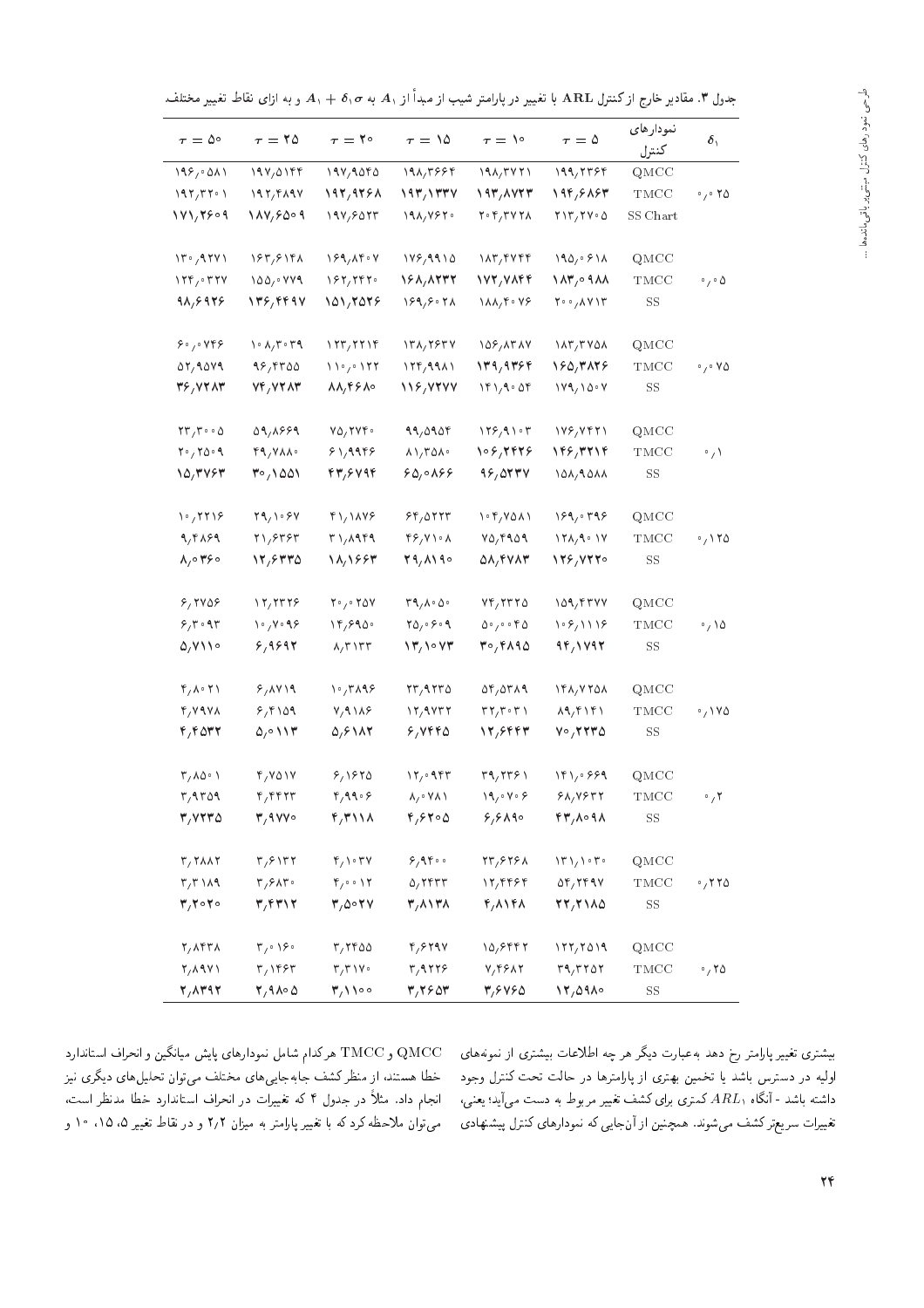جدول ۴. مقادیر خارج ازکنترل ARL با تغییر در انحراف استاندارد از  $\sigma$  به  $\sigma$ و به ازای نقاط تغییر مختلف.

| $\tau = \Delta^{\circ}$        | $\tau = 50$                                  | $\tau = 1^{\circ}$                                                                | $\tau = \Delta \Delta$                                      | $\tau = \Delta^{\circ}$                                    | $\tau=\Delta$                                                             | نمودارهاى<br>كنترل           | $\gamma$                |
|--------------------------------|----------------------------------------------|-----------------------------------------------------------------------------------|-------------------------------------------------------------|------------------------------------------------------------|---------------------------------------------------------------------------|------------------------------|-------------------------|
| 90, 7.77                       | 11,7711                                      | 98,8801                                                                           | 1.9, 7.9                                                    | $\sqrt{10}/\sqrt{10}$                                      | $\sqrt{\Delta}$ , $\sqrt{\sqrt{V}}$                                       | QMCC                         |                         |
| 90, 171                        | 17/101A                                      | 90,0999                                                                           | 1.9, 9.19                                                   | $\mathcal{N} \setminus \mathcal{N}$                        | 10.7178                                                                   | $\mathop{\rm TMCC}\nolimits$ | $\sqrt{7}$              |
| 48,0466                        | 90,1177                                      | 60, 390                                                                           | ۶۸٬۱۰۲۴                                                     | 72,0408                                                    | 79,4445                                                                   | SS Chart                     |                         |
| 11, 551                        | 19,8842                                      | $\mathbf{Y} \mathbf{F}$ , $\mathbf{\Delta} \mathbf{\Delta} \mathbf{\Delta} \cdot$ | $r_1$ , 191 $r$                                             | ۴۸٫۶۱۰۳                                                    | 1.140                                                                     | QMCC                         |                         |
| 11797                          | $Y^{\circ}$ / $Y^{\circ}$                    | 74,9948                                                                           | $\mathsf{r}\mathsf{r}_1\mathsf{A}\mathsf{A}\cdot\mathsf{A}$ | 49,7877                                                    | 91,0997                                                                   | TMCC                         | 1/f                     |
| ۱۴٫۵۳۴۱                        | 18,1208                                      | 19,7081                                                                           | $\mathsf{r}\mathsf{r}_\ell\mathsf{r}\mathsf{r}\mathsf{r}$   | 71,9401                                                    | 74,٣٧٥٠                                                                   | SS Chart                     |                         |
| ۵٫۳۶۸۱                         | 5,0057                                       | 9,9180                                                                            | 4,444                                                       | 10,8444                                                    | 48,3884                                                                   | QMCC                         |                         |
| 0,7979                         | 8,0297                                       | 5,0017                                                                            | 9,9979                                                      | 18,5811                                                    | $\mathsf{f}\,\mathsf{\Lambda}/\,\mathsf{f}\mathsf{f}\cdot\mathsf{\Delta}$ | TMCC                         | $\lambda/\ell$          |
| 8,8                            | $\lambda, \gamma \cdot 9.7$                  | $\lambda$ , $\lambda$ YQ $\lambda$                                                | $\frac{10}{4}$ $0$ $9$ $\circ$ $9$                          | $\mathcal{M}_{\mathcal{A}}$ or $\mathcal{M}_{\mathcal{A}}$ | 18,1448                                                                   | SS Chart                     |                         |
| ۳٫۷۷۷۳                         | 3,8289                                       | ۳٫۸۷۸۶                                                                            | ۹۵۴ ۱٫۰                                                     | 0, 1.07                                                    | $Y \setminus AY \land V$                                                  | QMCC                         |                         |
| $r, v \wedge r$                | $\mathsf{r}_1\mathsf{\Lambda}\mathsf{r}_2$ . | $\mathsf{r},\mathsf{A}\mathsf{A}\mathsf{A}$                                       | r/1019                                                      | ۵٬۶۶۶۴                                                     | $\mathcal{M} \setminus \mathcal{N}$                                       | TMCC                         | ۱٫۸                     |
| Y, Y509                        | $r, qv\wedge r$                              | 0,990                                                                             | 0,9977                                                      | $V/T$ $Y$                                                  | 11/1179                                                                   | SS Chart                     |                         |
| ۲٫۹۵۱۷                         | Y, 9559                                      | Y/9010                                                                            | 300797                                                      | 3,4787                                                     | 9,0.08                                                                    | QMCC                         |                         |
| 1,9889                         | 2,9412                                       | 2,9466                                                                            | r, r                                                        | $r, r$ ۶۴۳                                                 | $\cdot$ , ۳۹۲.                                                            | TMCC                         | ٢                       |
| $\mathbf{r}, \mathbf{r}$       | ۳٫۶۱۲۶                                       | $r, v$ ros                                                                        | ۴٬۱۳۶۰                                                      | 4,9461                                                     | ۷٫۵۱۳۸                                                                    | SS Chart                     |                         |
| ٢,۴٨٧٨                         | ۲٫۴۴۲۵                                       | ۲٫۴۴۳۴                                                                            | Y, YY0                                                      | Y, 8                                                       | ۵٫۶۸۴۶                                                                    | QMCC                         |                         |
| Y/F1F1                         | $\mathbf{Y},\mathbf{Y}$ $\Delta$ $\Lambda$   | 2,4425                                                                            | 2/12/16                                                     | ۲٫۶۱۰۵                                                     | ۵٫۳۷۴۸                                                                    | $\mathop{\rm TMCC}\nolimits$ | $\mathbf{Y}^{\prime}$ ۲ |
| ۲٫۶۳۳۳                         | ۲٫۸۶۴۲                                       | Y, 9 Y 9 Y                                                                        | $\mathsf{r}_1$ 19 $\mathsf{r}_A$                            | ۴٫۶۶۸۰                                                     | ۵٬۶۴۴۲                                                                    | SS Chart                     |                         |
| 2,1727                         | 2,1199                                       | 2/1221                                                                            | $Y_1 \circ 990$                                             | 2,1228                                                     | $r_r$ $r$ $49\lambda$                                                     | QMCC                         |                         |
| $\gamma/\lambda \cdot \lambda$ | Y/1YY                                        | Y/1770                                                                            | ۲٫۰۹۹۳                                                      | Y/1770                                                     | ۳٫۳۸۷۷                                                                    | TMCC                         | ۲٫۴                     |
| Y, YYYY                        | $Y, Y \wedge Y$                              | ۲, ۴۳۹۸                                                                           | Y, 818Y                                                     | $r, \cdot r$ rr                                            | ۴٫۴۴۶۲                                                                    | $SS$ Chart                   |                         |
| ۱٫۹۲۵۱                         | ۱٬۸۹۵۵                                       | 1,849                                                                             | 1,8098                                                      | ۱٫۸۹∘۸                                                     | Y,Y                                                                       | QMCC                         |                         |
| 1,9510                         | 1, 9.91                                      | ∘ ۸۸۰ /                                                                           | 1,8899                                                      | ۱٬۸۹۴۹                                                     | 2/28/18                                                                   | TMCC                         | $\mathbf{y}/\mathbf{y}$ |
| 1/910                          | $Y/\circ \Delta\Lambda \circ$                | Y/1797                                                                            | 7,7088                                                      | $Y/\Delta V \cdot Y$                                       | ۴٫۶۴۵۰                                                                    | SS Chart                     |                         |
| 1, 11.0                        | 1,7341                                       | 1,7481                                                                            | ۱٫۷∘∘۸                                                      | 1,7178                                                     | $\mathbf{Y}_1 \circ \mathbf{Y} \mathbf{Y}$                                | QMCC                         |                         |
| $\lambda$ /YAAY                | $\gamma$ $YfAT$                              | $\sqrt{V}$                                                                        | $V, V \cdot Y$                                              | $\gamma$ v r v v                                           | ۲٫۰ ۲۷۴                                                                   | TMCC                         | ۲٫۸                     |
| ۱٫۷۵۱۳                         | 1, 1587                                      | 1/11/11                                                                           | 1/9997                                                      | Y, YYAY                                                    | $\mathsf{r}_1$ \ \ \ \ \                                                  | SS Chart                     |                         |
| 1,8448                         | 1,8777                                       | 1,0127                                                                            | 1,0711                                                      | 1,0108                                                     | 1/Af1                                                                     | QMCC                         |                         |
| 1,9019                         | 1,8797                                       | 1,0191                                                                            | $\lambda$ , $\Delta \lambda \cdot \tau$                     | 1,0187                                                     | 1,8202                                                                    | $\mathop{\rm TMCC}\nolimits$ | ٣                       |
| 1/8.17                         | 1/80.8                                       | 1,8998                                                                            | 1,7104                                                      | ۱٬۹۷۴۲                                                     | $\mathbf{Y},\mathbf{Y}\setminus\mathcal{S}$                               | SS Chart                     |                         |

نتایج شبیهسازی گزارش شده در جدول ۲ نشان میدهد که نمودار کنترل در جابهجایی کوچک ۰٫۲ به ازای نقاط تغییر ۵ و ۱۰ و ۱۵ عملکرد $\mathrm{TMCC}$ 

۲۰ اعداد پررنگ شدهی نمودار TMCC در مقایسه با نمودار QMCC از عملکرد تسببت به نمودارکنترل Q است. در ادامه، تحلیل جداول ۲ تا ۵ به تفکیک ارائه شده<br>مسیحی است که است که است که است و مقایسات است است که است که است است و مودارکنتر بهتری برخوردارند که با توجه به مشابه بودن نمودار پایش انحراف استاندارد خطا در ۱۰ است.<br>مساحده میسایا macod و macod این مساحده با macod  $\alpha$ و TMCC و TMCC و TMCC مر دو نمودار TMCC 'سبت به نمودار ناشی از عملکرد بهتر نمودار کنترل  $T$  برای پایش میانگین باقی $\rm QMCC$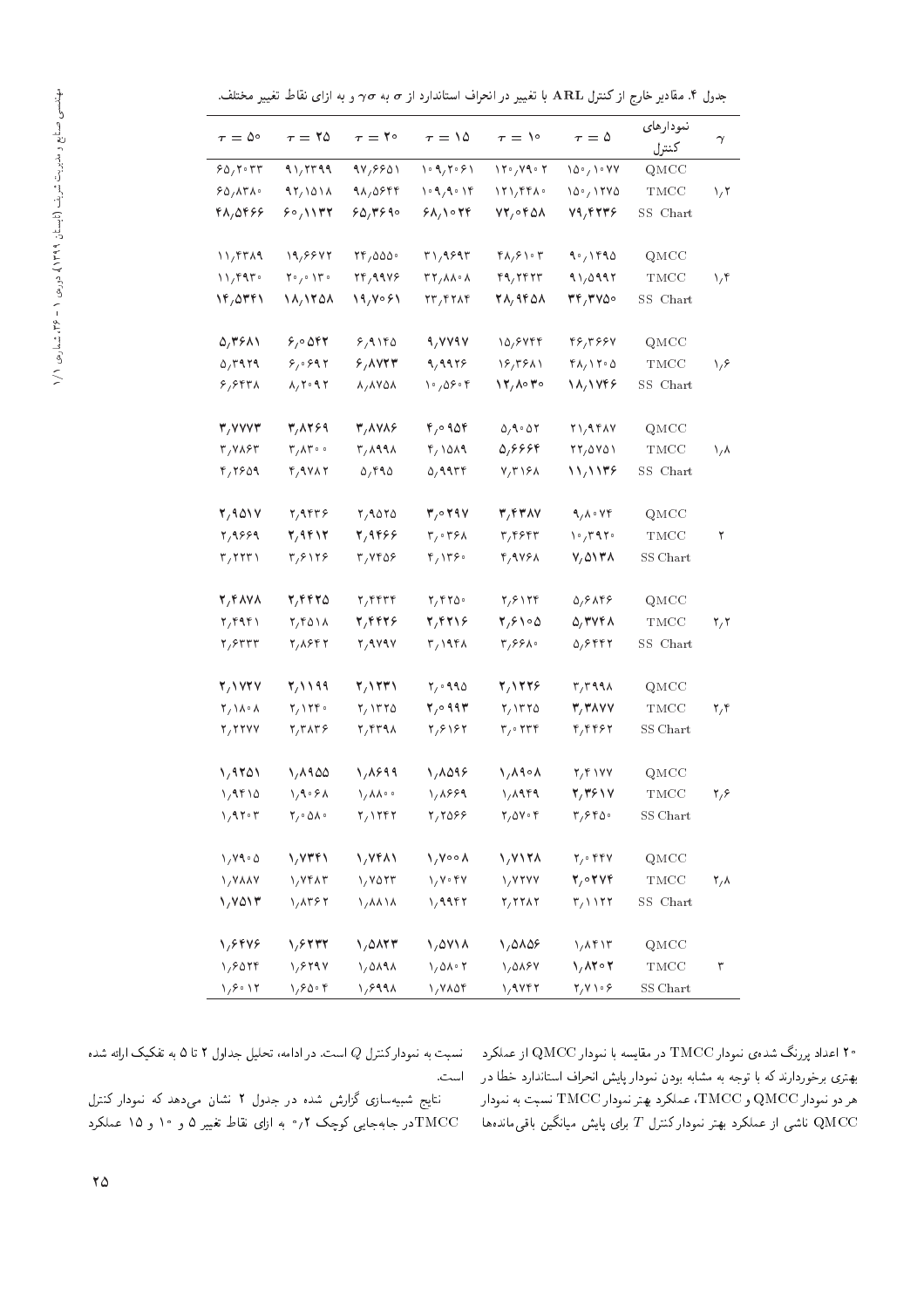. $\tau=$  30 مقادیر خارج از کنترل ARL با تغییر همزمان در عرض از مبدأ از  $A$  به  $\sigma$ 6 +  $A$  و انحراف استاندارد از  $\sigma$  به  $\gamma\sigma$  به ازای  $\tau= \tau$ .

|                              | $\delta$ .                 |                                    |                                   |                                                 |                    |            |
|------------------------------|----------------------------|------------------------------------|-----------------------------------|-------------------------------------------------|--------------------|------------|
| ١                            | $\circ$ , $\wedge$         | $\circ$ , $\epsilon$               | $\circ$ , $\circ$                 | $\circ$ , $\mathbf{r}$                          | نمودارهای کنترل    | $\gamma$   |
| $\Delta$ , $\Lambda$ ۳۳۳     | $\mathcal{N}, \mathcal{N}$ | $r_{\Lambda}$ , $r_{\Lambda}$      | $\lambda \Gamma / \lambda \Gamma$ | 19.4979                                         | QMCC               |            |
| 0,0,0,1                      | $\cdot$ , 949 $\Lambda$    | $Y_1,0 \wedge V$                   | ۲۶٬۶۰۳۵                           | 174, 1911                                       | TMCC               | い          |
| ۴٫۳۱۴۰                       | ۶٬۶۱۱۶                     | 10,7079                            | ۰۰۸۸/۴۷                           | 95,0078                                         | SS Chart           |            |
|                              |                            |                                    |                                   |                                                 |                    |            |
| 0,7719                       | ۱۰٬۲۹۱۲                    | 70, 47 TV                          | $\Delta Y, YV\Lambda\Delta$       | $\lambda \Gamma, \Upsilon \setminus \Upsilon$ . | QMCC               |            |
| $Y, V \cap Y$                | A, O97A                    | $Y \cdot A Y Y$                    | 01,0.90                           | $\lambda \lambda$ , $\Delta$ ۴۹ $\lambda$       | TMCC               | $\sqrt{7}$ |
| 4,2790                       | ۶٬۳۴۷۴                     | 12,5045                            | 28,4544                           | ۵۱٬۴۷۴۲                                         | SS Chart           |            |
|                              |                            |                                    |                                   |                                                 |                    |            |
| $Y, Y \wedge \wedge \varphi$ | $V, Y \Delta \cdot Y$      | $10,9$ ATT                         | 71,8919                           | YY, Y, Y                                        | $_{\mathrm{QMCC}}$ |            |
| $Y, Y \wedge Y$              | 8,9811                     | 17,9.79                            | $Y^{\rho}, Y^{\rho} \circ \Delta$ | rr, 9.77                                        | TMCC               | ۱٬۳        |
| 4,2498                       | $\Delta$ , 9888            | $\frac{1}{2}$                      | 19,0788                           | ۳۰٬۳۹۶۴                                         | SS Chart           |            |
| 3,7989                       | 5,4646                     | $\lambda, \nu$ 9 $\lambda$ ۶       | ٬۴٫۹۹۹۹                           | $Y \cdot YYYY$                                  | $_{\mathrm{QMCC}}$ |            |
| 7,1090                       | 0,0970                     | $\lambda$ , 9 $\lambda$ $\Delta$ ۴ | 10,7071                           | $Y \cdot \Omega$ 974                            | TMCC               | ۱٬۴        |
| Y/1091                       | $0, V \setminus S$         | 8,4564                             | 12,9328                           | $\Lambda/\Lambda \circ \circ \varphi$           | SS Chart           |            |
|                              |                            |                                    |                                   |                                                 |                    |            |
| <b>T/0111</b>                | 4,0100                     | $\Delta$ , $V$ 9 $\Lambda$ $V$     | 8,4422                            | <b>\</b> • \ \ \ \ \ •                          | QMCC               |            |
| 7,۴۸۵۰                       | 4,4475                     | 8,0098                             | $\lambda$ , $\Delta$ ۶ \ $\cdot$  | ۱۰٬۳۸۵۱                                         | TMCC               | ۱,۵        |
| $r, \cdot r \wedge r$        | 0/1719                     | 8,988                              | 9,005                             | 11,9011                                         | SS Chart           |            |

بهتري را نسبت به نمودارهاي QMCC و همچنين نمودار رقيب SS نشان مى دهند. ولی دراین جابهجایی برای نقاط تغییر ۲۰ و ۲۵ و ۵۰ نمودار SS نسبت به نمودارهای کنترل QMCC و TMCC عملکرد بهتری دارند. همچنین در جابهجایی کوچک و نیز برای نقاط تغییر ۵ و ۱۰ عملکرد نمودارهای TMCC نسبت به سایر  $^{\circ}$ نمودارها مطلوبتر است. در جابه جایی های بزرگ ۱٫۸ و ۲ برای نقاط تغییر ۱۵ و ۲۰ و ۵۰ عملکرد نمودارهای QMCC نسبت به سایر نمودارها مطلوبتر است. همچنین برای جابهجایی های بزرگ و اندازهی نقاط تغییر بزرگتر از ۲۰ عملکرد نمودارهای QMCC و SS و SSS تسبتاً یکسان است و از منظرکشف سریع<br>پاسپانستان میلیوند و پاسپانستان میشود و استفاده بودند و میلیوند و سوریا جابهجايي هاي مربوط مناسب ارزيابي مى شوند. نتايج گزارش شده در جدول ٣ نشان میدهد که در جابهجایی کوچک ۲۵ °٫۰ نمودارهای TMCC برای نقاط تغییر ۵ و ۱۰ و ۱۵ و ۲۰ عملکرد مناسب تری را نسبت به سایر نمودارها دارند. همچنین در جابهجایی کوچک ۵۰٫۵، TMCC برای نقاط تغییر ۵ و ۱۰ و ۱۵ عملکرد مؤثرتری<br>با - دارد. عملکرد مؤثر اخیر در جابهجایی کوچک ۷۵ °٬۶ نیز مشهود است. همچنین<br>با سامان گفت: است است استان در کوچک و با سود کار میدان .<br>. در جابهجایی های بزرگ و به ازای نقاط تغییر ( 7 ) بزرگ تر از ۲۰ عملکرد نمودارهای<br>تاریخ اسلامی است آن کردار است مورد مقایسه تقریباً یکسان است و از منظر سرعت کشف جابهجایی مؤثر ارزیابی<br>محمد مقایسه - میشوند. براساس نتایج شبیهسازی گزارش شده در جدول ۴ میتوان دریافت که در<br>پاسپانسان مستقر توسط میتوان و سوم ایج میتوانسان OatoG  $\text{QMCC}$  جابهجایی های بزرگ ۲٫۴ و ۲٫۸ و ۲٫۸ و ۳ عملکرد نمودارهای QMCC نسبت به سایر نمودارها مطلوب تر است. در جابهجایی متوسط ٢٫٢ عملکرد نمودارهای نسبت به نمودارهای دیگر مطلوبتر ارزیابی می شود. البته در نقاط تغییر  $\mathrm{TMCC}$ ۲۵ و ۵۰ در این جابهجایی نمودارهای QMCC برتری نسبتاً کوچکی را نسبت<br>ارمند اسلامات به سایر نمودارها نشان میدهد. بهطور کل<sub>وی</sub> عملکرد کلیهی نمودارهای مذکور در جابهجاییهای متوسط و بزرگ بهازای نقاط تغییر ( 7) مختلف نسبتا یکسان و از<br>اما نام لحاظ سرعت كشف جابهجايي مطلوب ارزيابي مى شوند.

جدول ۵ عملکرد نمودارهای پیشنهادی را در کشف تغییرات همزمان در پارامترهای عرض از مبدأ و انحراف معیار به ازای نقطهی تغییر ۲۰ ( ۲۰ =  $\tau$  ) نشان می،دهد. نتایج جدول ۵ حاکمی از عملکرد مناسب روشهای پیشنهادی در کشف تغییرات همزمان است. در جابهجایی های بزرگ ۱٫۵ انحراف استاندارد و همچنین جابهجایی بزرگ ۰/۵ و ۱ در عرض از مبدا نمودارهای TMCC توانایی بهتری<br>است کفت را در کشف جابهجایی از خود نشان می دهند. این توانایی برای جابهجایی مشابه درآنحراف استاندارد و جابهجایی کوچک و متوسط ۰٫۴ و ۰٫۶ در عرض از مبدا،<br>بایروستار با مکمه هستار با ایران برای نمودارهای QMCC مطلوب ارزیابی میشود. همچنین در جابهجایی بزرگ ۰/۲ در انحراف استاندارد همزمان با جابهجایی بزرگ ۰/۸ و ۱ در عرض از مبدأ نمودارهای QMCC عملکرد مطلوبتر و مناسبتری را ارائه میکنند. بهطور کلبی برای جابهجایی های بزرگ همزمان هر دو پارامتر انحراف استاندارد و عرض از مبدا،<br>سایم میساسد استان کوه از کوه استان استان عملکرد نمودارهای مذکور نسبتا یکسان و از لحاظ سرعت کشف جابهجایی مطلوب<br>اسطول ارزيابي مي شوند.

به طورکلی نتایج شبیه سازی نشان می دهد که نمودارهای کنترل پیشنهادی از عملکرد مناسبی در کشف تغییرات متوسط و بزرگ بر حسب متوسط طول دنباله .<br>خارج از کنترل برخوردارند.

## ۰. نتیجهگیری و پیشنهادها برای مطالعات آتی

<mark>در</mark> این مقاله، نمودارهای کنترل برای پایش پروفایلهای خطی ساده در فرایندهای تولید کوتاه مدت طراحی شدند که قادر هستند از همان مراحل ابتدایی فرایند را پایش و هم زمان تخمین پارلمترهای فرایند را نیز روزآمد کنند. در این مقاله نمودارهای کنترل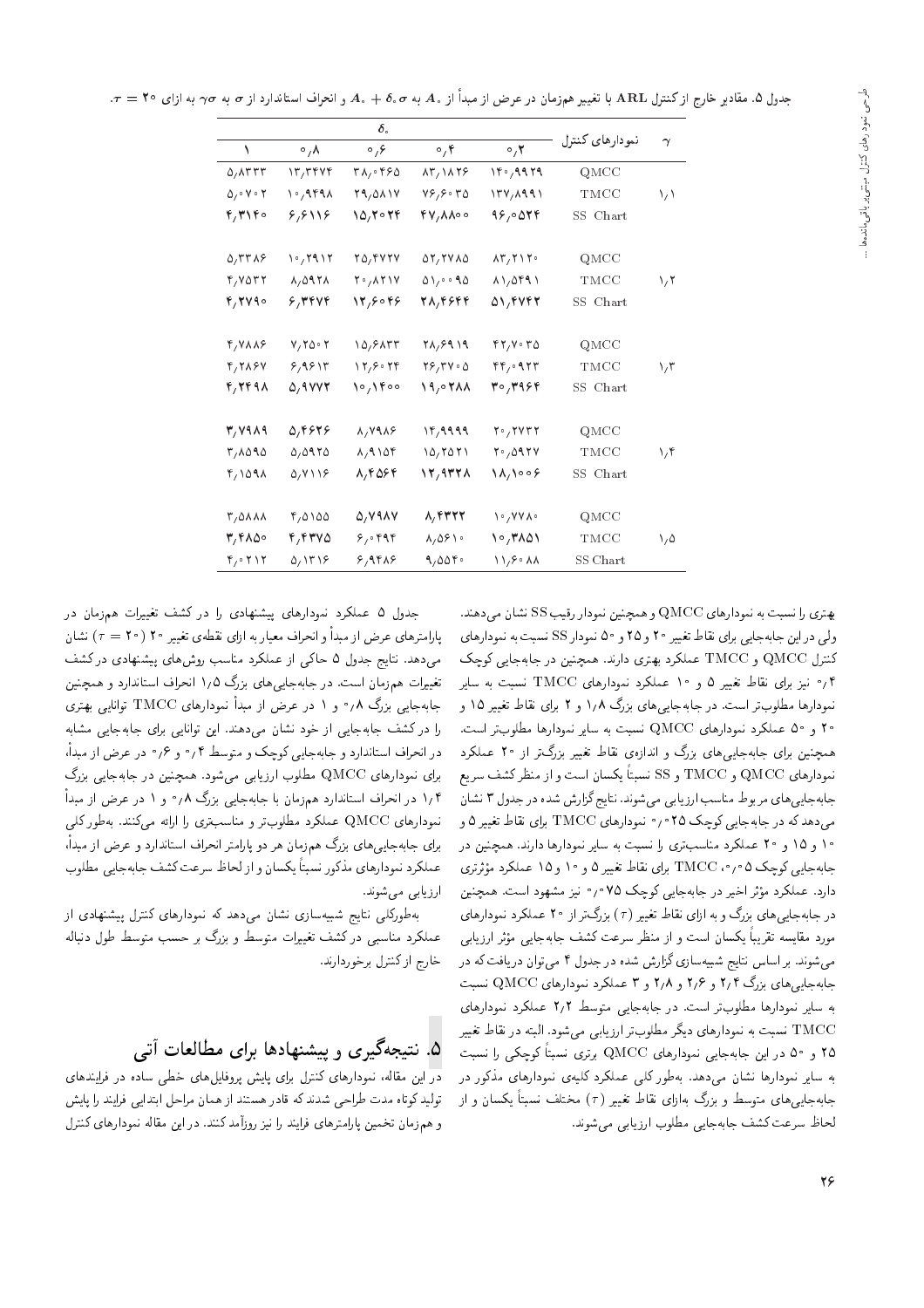این مطالعه باقی ماندههای یروفایلهای خطی ساده پایش شدند، در ادامه بهعنوان زمینهی مطالعاتی برای تحقیقات آتی پیشنهاد می شود که توسعهی روش هایی برای <sub>ب</sub>ایش میانگین و پراکندگی باقی.ماندهها در سایر انواع پروفایلها شامل پروفایلهای خطی چند متغیره، خطی چندگانه و چندجمله یی در فرایندهای تولید کوتاهمدت مورد توجه قرار گیرد. همچنین پایش پارامترهای پروفایلهای خطی ساده در فرایندهای تولید کوتاه مدت مے تواند زمینهی مناسبے ایرای تحقیق آتی باشد.

پیشنهادی با یکی از روش های موجود در پیشینه از طریق مطالعات شبیهسازی مقایسه شده است. نتایج شبیهسازی نشان می،دهد که نمودار کنترل پیشنهادی از عملکرد مناسبی درکشف جابهجاییهای متوسط و بزرگ بر اساس متوسط طول دنباله (ARL) خارج از کنترل برخوردار است. همچنین تغییرات تعداد نمونههای تحت کنترل اولیه پیش از رخداد جابهجایی بررسی شد و این نتیجه حاصل شد که با افزایش نمونههای اولیه عملکرد نمودارها بهبود بیدا مے کنند. از آن جائے که در

- 
- 1. average run length 2. exponentially weighted moving average
- 3. cumulative sum
- 4. Q-MSE control chart
- 5. T-MSE control chart
- 

# $(References)$  منابع

بانوشتها

- 1. Kang, L., Albin, S.L. "On-line monitoring when the process yields a linear profile", Journal of Quality Technology,  $32(4)$ , pp. 418-426 (2000).
- 2. Kim, K., Mahmoud, M.A. and Woodall, W.H. "On the monitoring of linear profiles", Journal of QualityTechnology, 35(3), pp. 317-347 (2003).
- 3. Saghaei, A., Mehrjoo, M. and Amiri, A. "Monitoring simple linear profiles using cumulative sum control charts", Amirkabir Journal of Science & Research-*Mechanical Engineering*,  $41(2)$ , pp. 73-82 (2010).
- 4. Khedmati, M. and Niaki, S.T.A. "Monitoring simple linear profiles in multistage processes by a MaxEWMA control chart", Computers & Industrial Engineering, 98, pp. 125-143 (2016).
- 5. Kazemzadeh, R.B., Amiri, A. and Kouhestani, B. "Monitoring simple linear profiles using variable sample size schemes", Journal of Statistical Computation and Simu $lation, 86(15), pp. 2923-2945 (2016).$
- 6. Soleimani, P., Noorossana, R. and Amiri, A. "Simple linear profiles monitoring in the presence of within profile autocorrelation", Computers & Industrial Engineering, 57(3), pp. 1015-1021 (2009).
- 7. Zhang, J., Li, Z. and Wang, Z. "Control chart based on likelihood ratio for monitoring linear profiles",  $Compu$ tational Statistics & Data Analysis,  $53(4)$ , pp. 1440-1448  $(2009)$ .
- 8. Niaki, S.T.A., Abbasi, B. and Arkat, J. "A generalized linear statistical model approach to monitor pro files", International Journal of Engineering Transactions A Basics,  $20(3)$ , pp. 233-242 (2007).
- 9. Noorossana, R., Fatemi, S.A. and Zerehsaz, Y. \Phase II monitoring of simple linear profiles with random explanatory variables" , The International Journal of Advanced Manufacturing Technology, 76(5-8), pp. 779-787  $(2015)$ .
- 10. Amiri, A., Eyvazian, M., Zou, C. and et al. \A parameters reduction method for monitoring multiple linear regression profiles", The International Journal of Advanced Manufacturing Technology, 58(5-8), pp. 621-629 (2012).
- 11. Amiri, A., Saghaei, A., Mohseni, M. and et al. \Diagnosis aids in multivariate multiple linear regression profiles monitoring", Communications in Statistics-Theory and  $Methods, 43(14), pp. 3057-3079 (2014).$
- 12. Ghashghaei, R. and Amiri. A. "Sum of squares control charts for monitoring of multivariate multiple linear regression profiles in phase II", Quality and Reliability  $En$ gineering International, 33, pp. 767-784 (2017).
- 13. Kazemzadeh, R.B., Noorossana, R. and Amiri, A. \Phase II monitoring of autocorrelated polynomial pro files in  $AR(1)$  processes", Scientia Iranica, 17(1), pp. 12-24 (2010).
- 14. Hawkins, D.M. "Self-starting CUSUM charts for location and scale", The Statistician, 36(4), pp. 299-316 (1987).
- 15. Quesenberry, Charles, P. "SPC Q charts for start-up processes and short or long runs", Journal of Quality Technology,  $23(3)$ , pp. 213-224 (1991).
- 16. Zantek, Paul, F. "Design of cumulative sum schemes for start-up processes and short runs", Journal of Quality  $Technology, 38(4), pp. 365-375 (2006).$
- 17. Sullivan, J.H. and Jones, L. A. "A self-starting control chart for multivariate individual observations", Technometrics,  $44(1)$ , pp. 24-33 (2002).